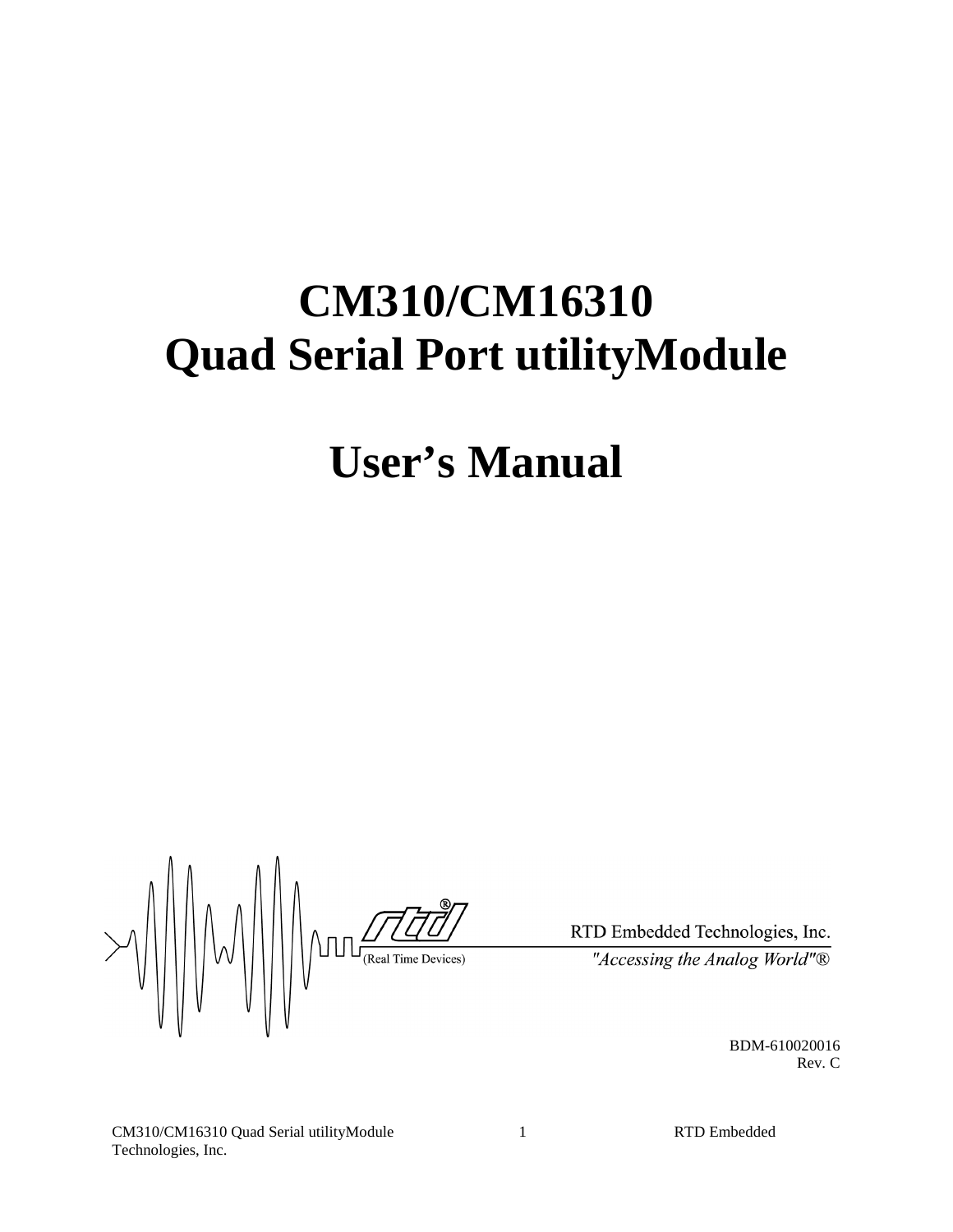# **CM310/CM16310 Quad Serial Port utilityModule User's Manual**



**RTD Embedded Technologies, INC.** 103 Innovation Blvd. State College, PA 16803-0906

> Phone: +1-814-234-8087 FAX: +1-814-234-5218

> > E-mail

sales@rtd.com techsupport@rtd.com

> Web site www.rtd.com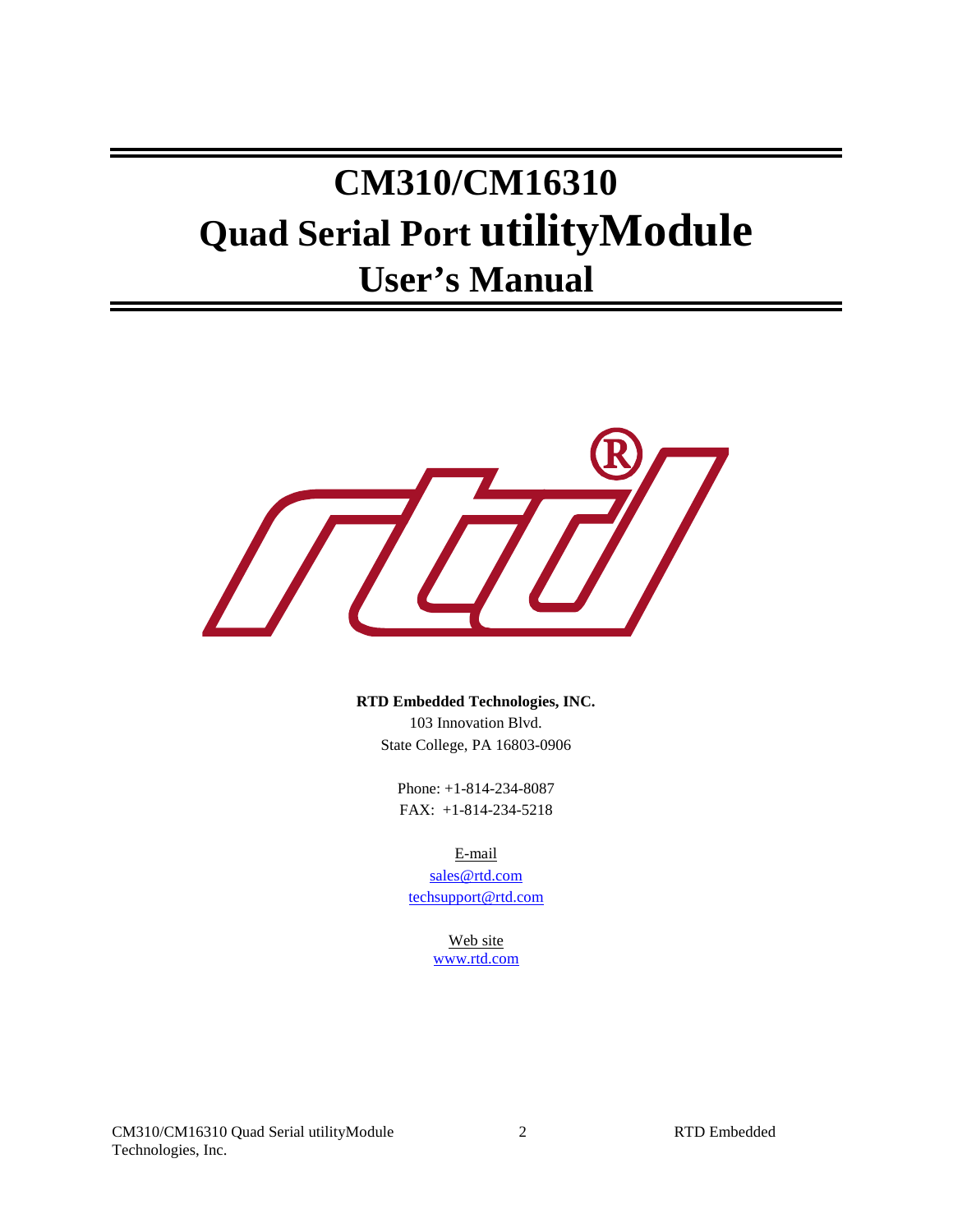|                       | <b>Revision History</b>                                                            |
|-----------------------|------------------------------------------------------------------------------------|
| 08/17/1999            | Initial release.                                                                   |
| 09/14/1999            | Pull down resister jumpers added                                                   |
| 10/18/1999            | Self-explanatory diagnostic program included                                       |
| 10/29/1999            | Include 24Mhz clock to support 1.5 Mbps transceiver operation                      |
| 02/01/2000            | Changed SW2 to 8 position and made SW3 and SW4 terminations                        |
| 02/02/2000            | Reversed RS-422 signal names polarity $(+/-)$                                      |
| 02/08/2000            | Removed 25 pin D connector for RS-422 mode                                         |
| Rev. A                | New Manual Naming Method                                                           |
| Rev. B (02/20/2008)   | - Corrected default IRQ jumper settings to match current shipping configuration.   |
|                       | - Resolved some ambiguity in the COM port numbering                                |
|                       | - Added a note about IRQ sharing and OS limitations                                |
| Rev. C $(03/04/2014)$ | - Added CM16310HR version with 14.7456MHz oscillator                               |
|                       | - Cleaned up interrupt sharing discussion and added disable bit in common register |
|                       | Added a table of partial hand rates                                                |

- Added a table of partial baud rates

Published by:

RTD Embedded Technologies, Inc. 103 Innovation Blvd. State College, PA 16803-0906

Copyright 1999-2014 by RTD Embedded Technologies, Inc. All rights reserved

The RTD Logo is a registered trademark of RTD Embedded Technologies. cpuModule and utilityModule are trademarks of RTD Embedded Technologies. PhoenixPICO and PheonixPICO BIOS are trademarks of Phoenix Technologies Ltd. PS/2, PC/XT, PC/AT and IBM are trademarks of International Business Machines Inc. MS-DOS, Windows, Windows 95, Windows 98 and Windows NT are trademarks of Microsoft Corp. PC/104 is a registered trademark of PC/104 Consortium. All other trademarks appearing in this document are the property of their respective owners.

CM310/CM16310 Quad Serial utilityModule 3 RTD Embedded Technologies, Inc.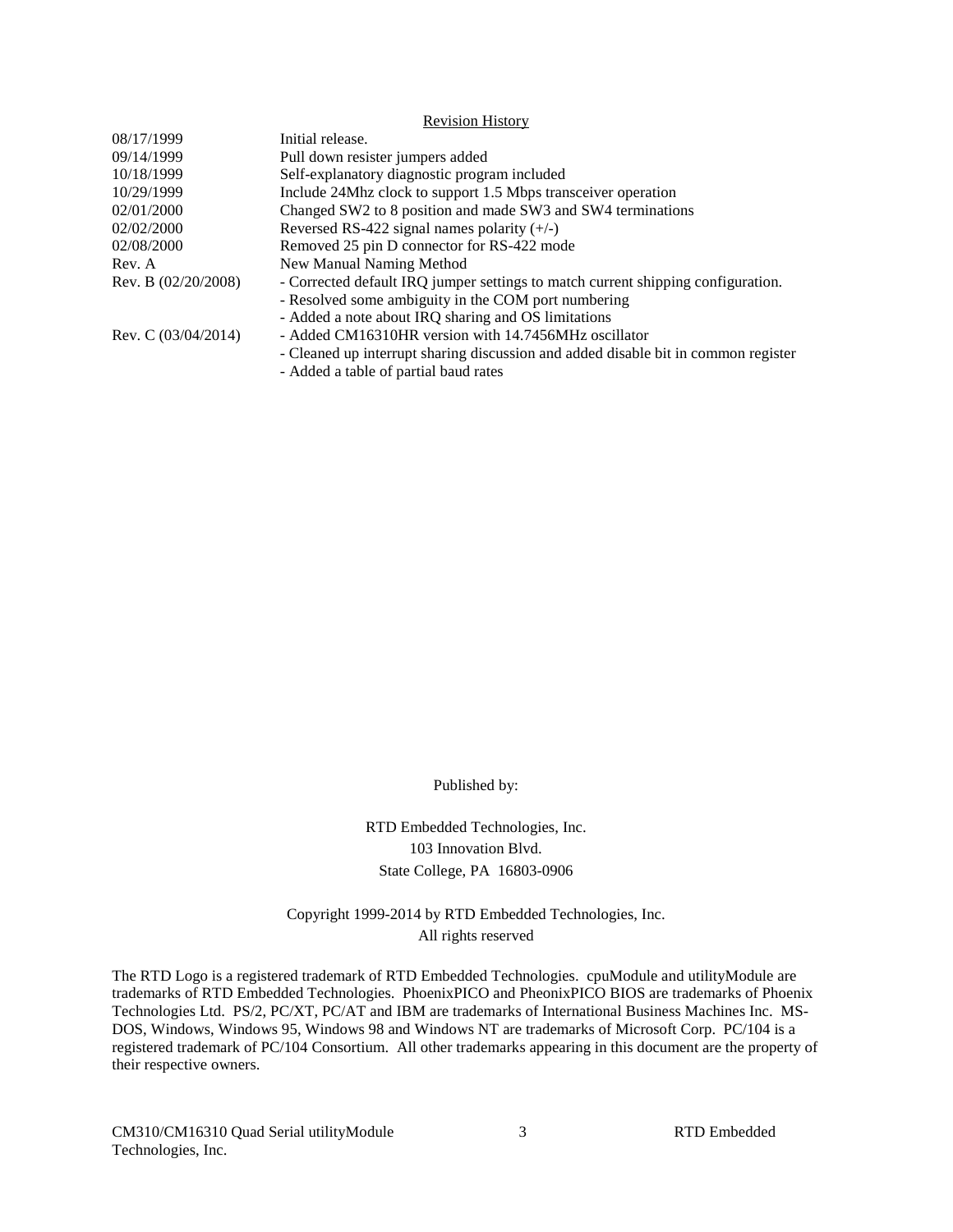# **Table of Contents**

| <b>CHAPTER 1</b> |  |
|------------------|--|
|                  |  |
| <b>CHAPTER 2</b> |  |
|                  |  |
|                  |  |
|                  |  |
|                  |  |
|                  |  |
|                  |  |
|                  |  |
|                  |  |
|                  |  |
|                  |  |
| <b>CHAPTER 3</b> |  |
|                  |  |
|                  |  |
|                  |  |
|                  |  |
|                  |  |
|                  |  |
| <b>CHAPTER 4</b> |  |
|                  |  |
|                  |  |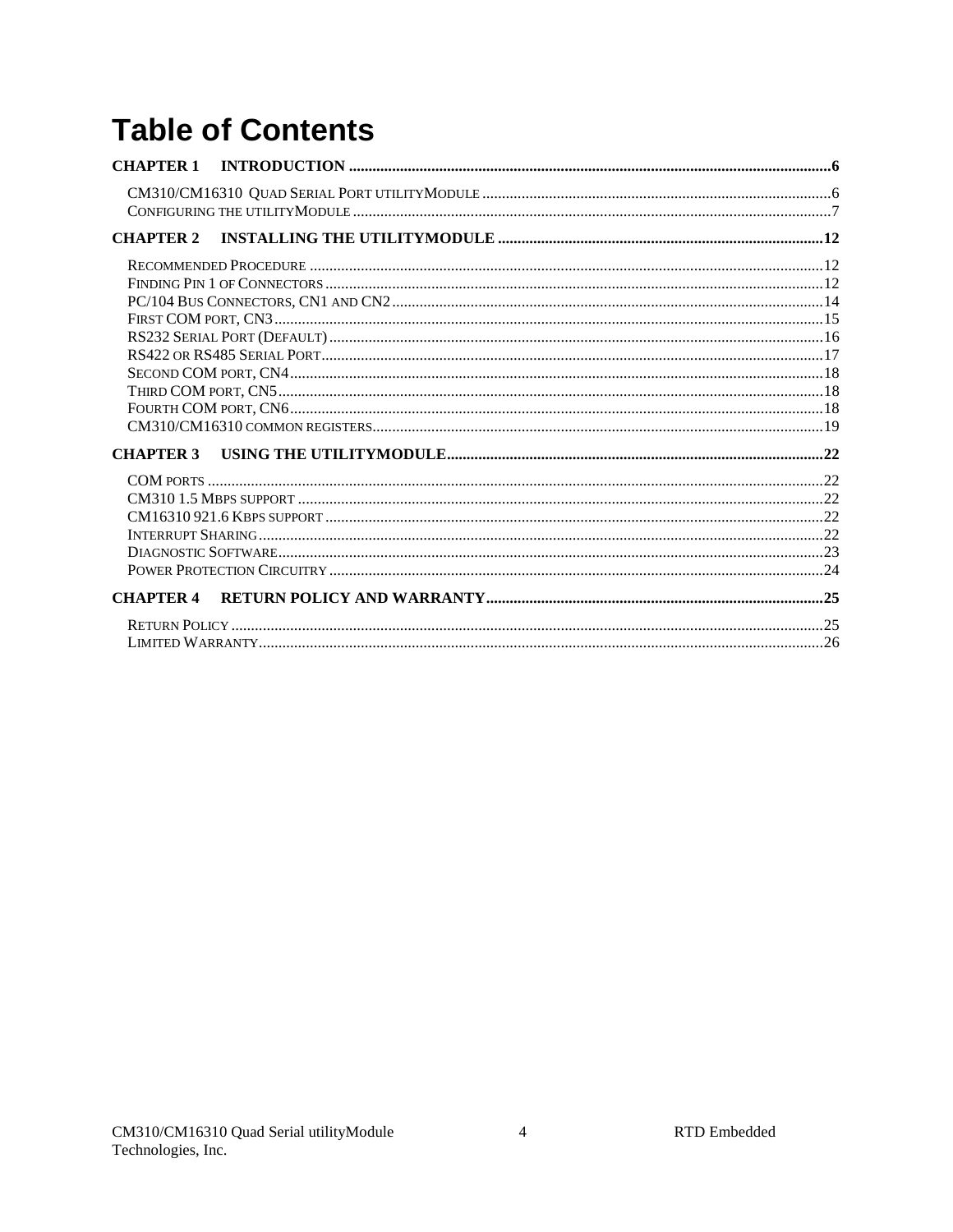# **Table of Tables**

# **Table of Figures**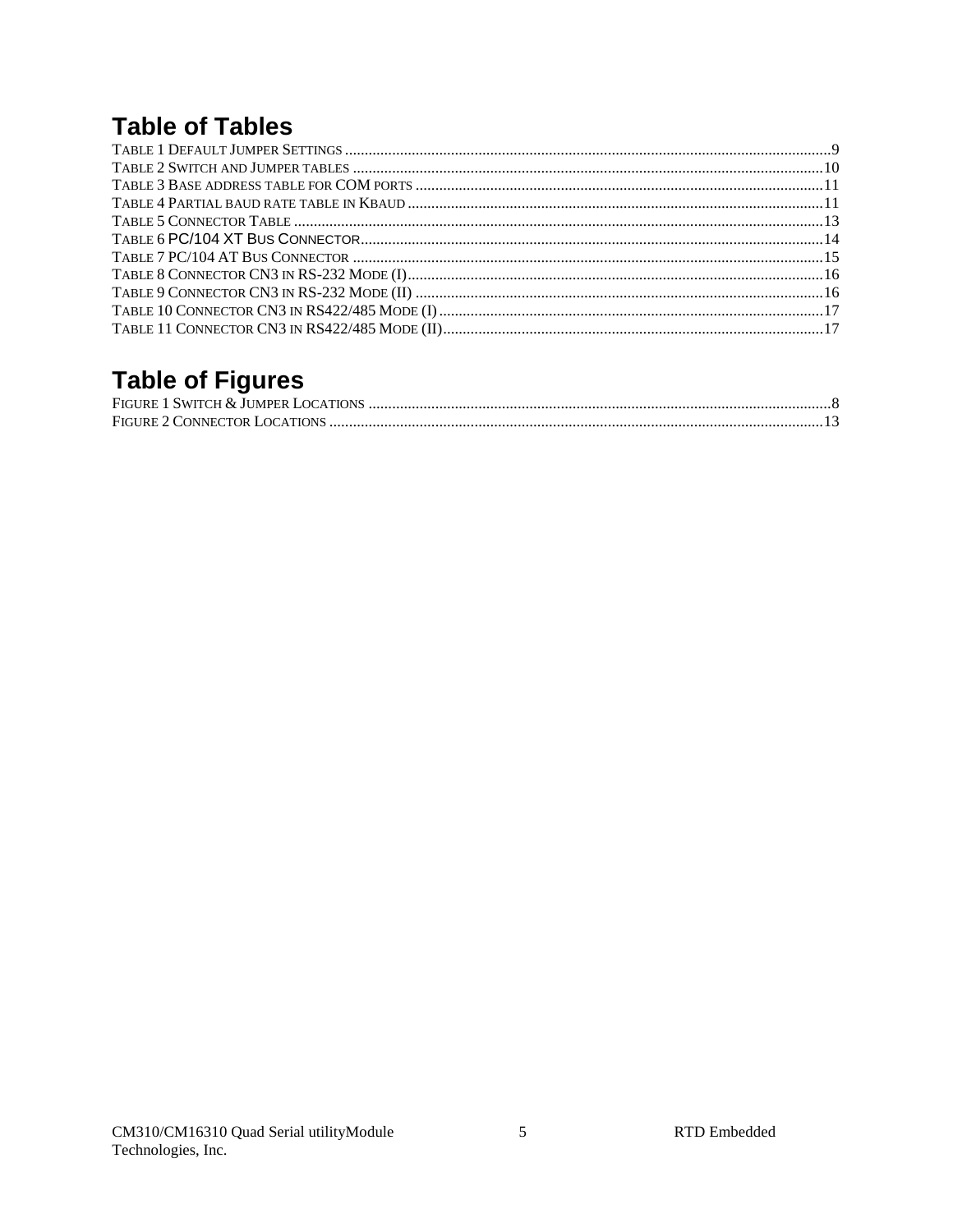# **Chapter 1 INTRODUCTION**

This manual gives information on the CM310/CM16310 Quad Serial Port utilityModule. This module supports four versatile serial ports for the 16 (Intel) bus interface type, with jumper configurable IRQ lines and I/O addresses for your PC/104 applications.

# **CM310/CM16310 Quad Serial Port utilityModule**

The CM310/CM16310 Quad Serial Port utilityModule was designed to provide four versatile serial ports to support the Real Time Devices cpuModules and other standard PC/104 processor modules.

#### **Features**

The following are major features of the CM310/CM16310 utilityModule.

- Compatibility with the Industry Standard 16C550 UART
- **CM16310** features 921.6 Kbps max baud transmit/receive operation with 14.7456 MHz Oscillator (230 Kbps max in RS-232 mode)
- **CM310** features 1.5 Mbps max baud transmit/receive operation with 24.0000 Mhz Oscillator (230 Kbps max in RS-232 mode)
- **CM310/CM16310** both support all standard baud rates 115.2K baud and below.
- 16 byte transmit FIFO/16 byte receive FIFO with error flags
- Independent transmit and receive control
- Standard modem interface
- Jumper selectable interrupt line
- Switch selectable base address
- Switch selectable RS232/RS422-485 mode per port
- Switch selectable enable/disable per port
- 16 different selectable I/O base address combinations
- Extended temperature range:  $-40$  to  $+85C$
- Low power-consumption
- Typical from single +5V power supply

Software Included

Self-explanatory diagnostic program included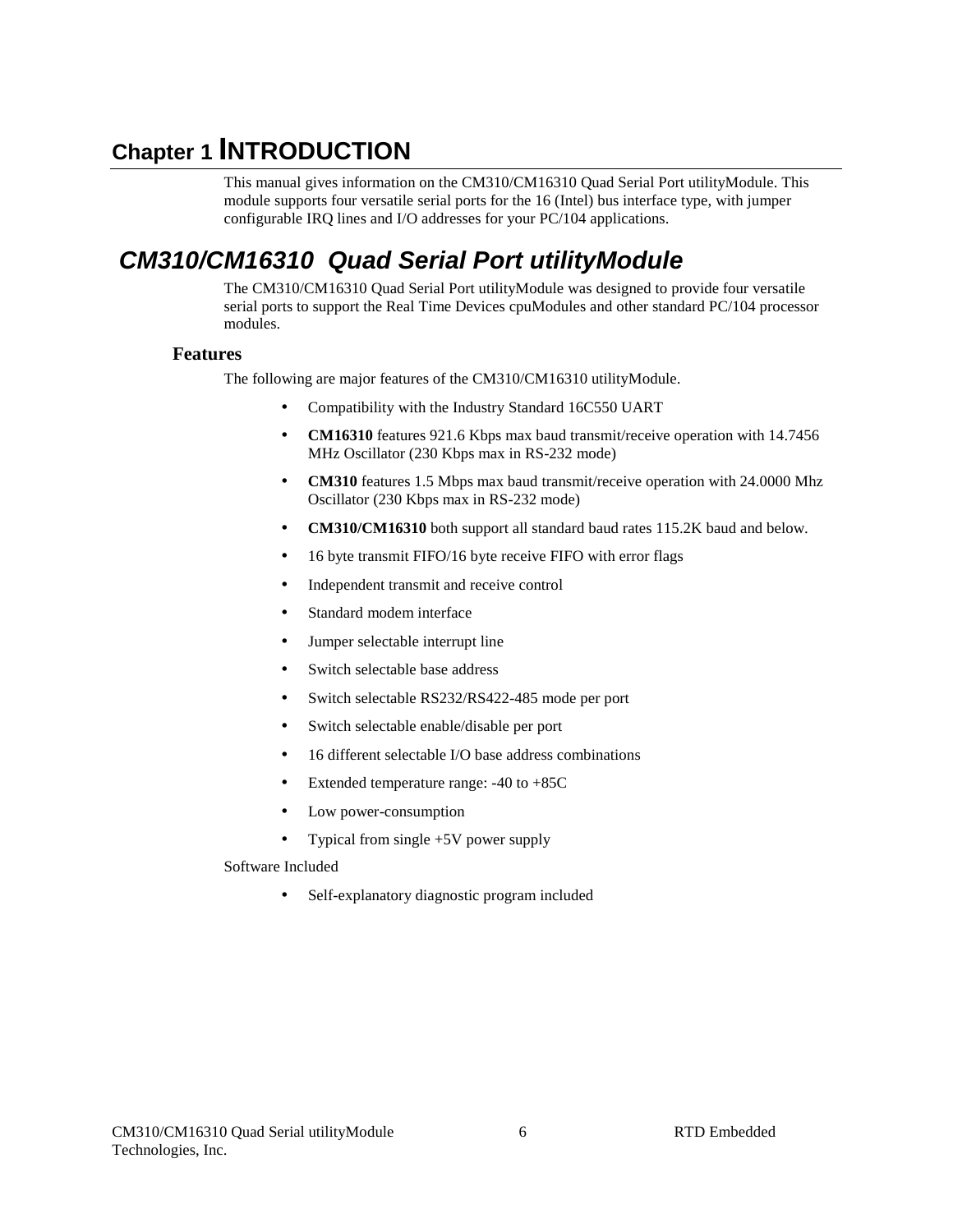#### **Connectors and Switches**

Connectors provided are:

- CN1:  $PC/104$  Bus  $(XT)$
- CN2:  $PC/104$  Bus  $(AT)$
- CN3: First COM port<br>• CN4: Second COM no
- CN4: Second COM port<br>• CN5: Third COM port
- CN5: Third COM port
- CN6: Fourth COM port

Switches provided are:

- SW1: Base address selection
- SW2: Enable/Disable and RS232/RS422-486 mode
- SW3: First and second port RS422/485 termination
- SW4: Third and forth port RS422/485 termination

#### **Recommended Cables**

XK-CM310

#### **General Specifications**

- Dimensions: 3.8 x 3.9 x 0.6" (97 x 100 x 16 mm)
- Weight (mass): 3.0 ounces (85 grams)
- 6-layer PCB
- Operating conditions:
- Temperature: -40 +85 degrees C
- Relative humidity: 0 95%, non-condensing
- Storage temperature: -55 to +125 degrees C

# **Configuring the utilityModule**

The following sections contain information on configuring the utilityModule.

Please read this entire section before attempting to use the utilityModule!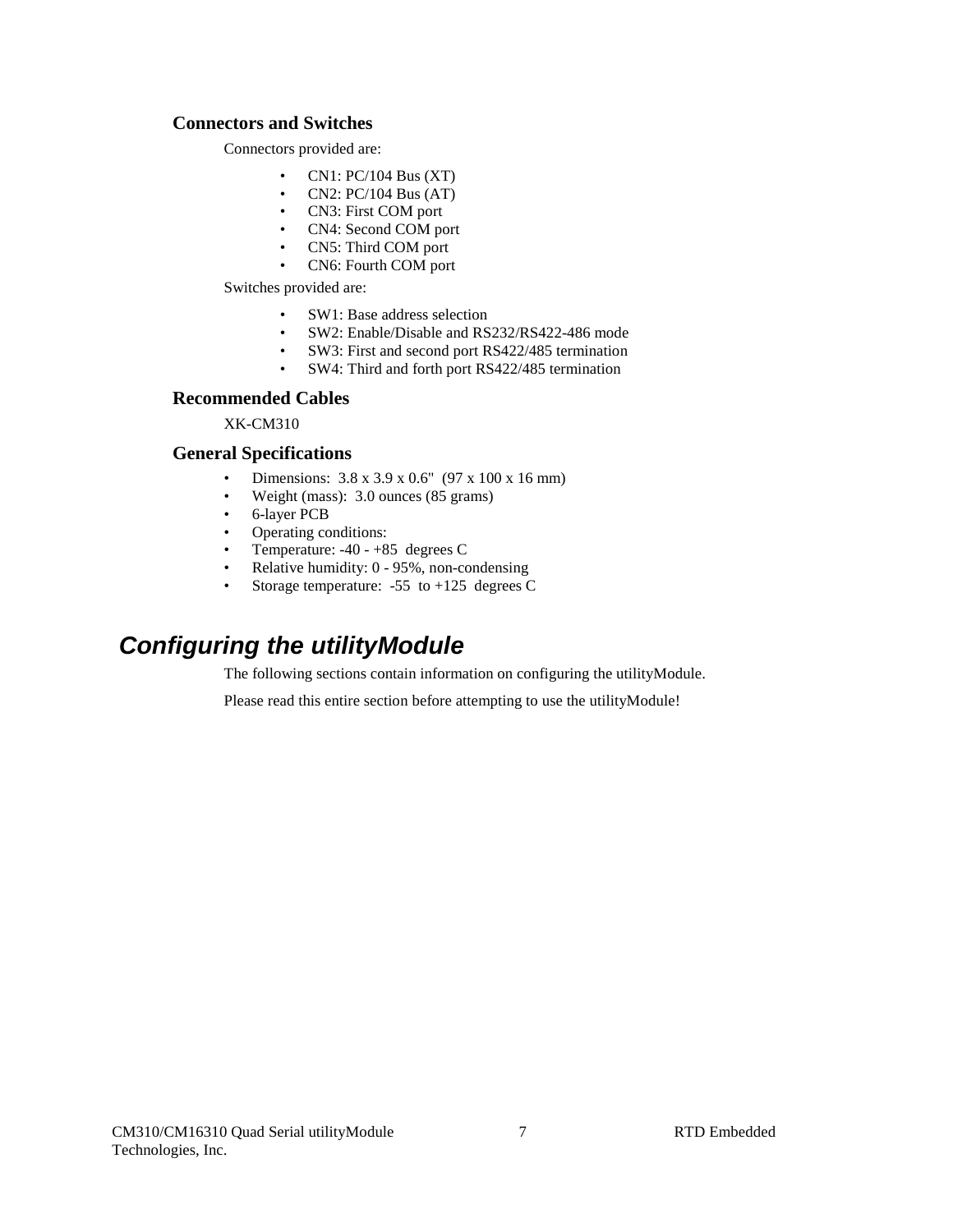#### **Jumpers and Switches**

#### *Locations*

The figure below shows switch and jumper locations.



 *Figure 1 Switch & Jumper Locations*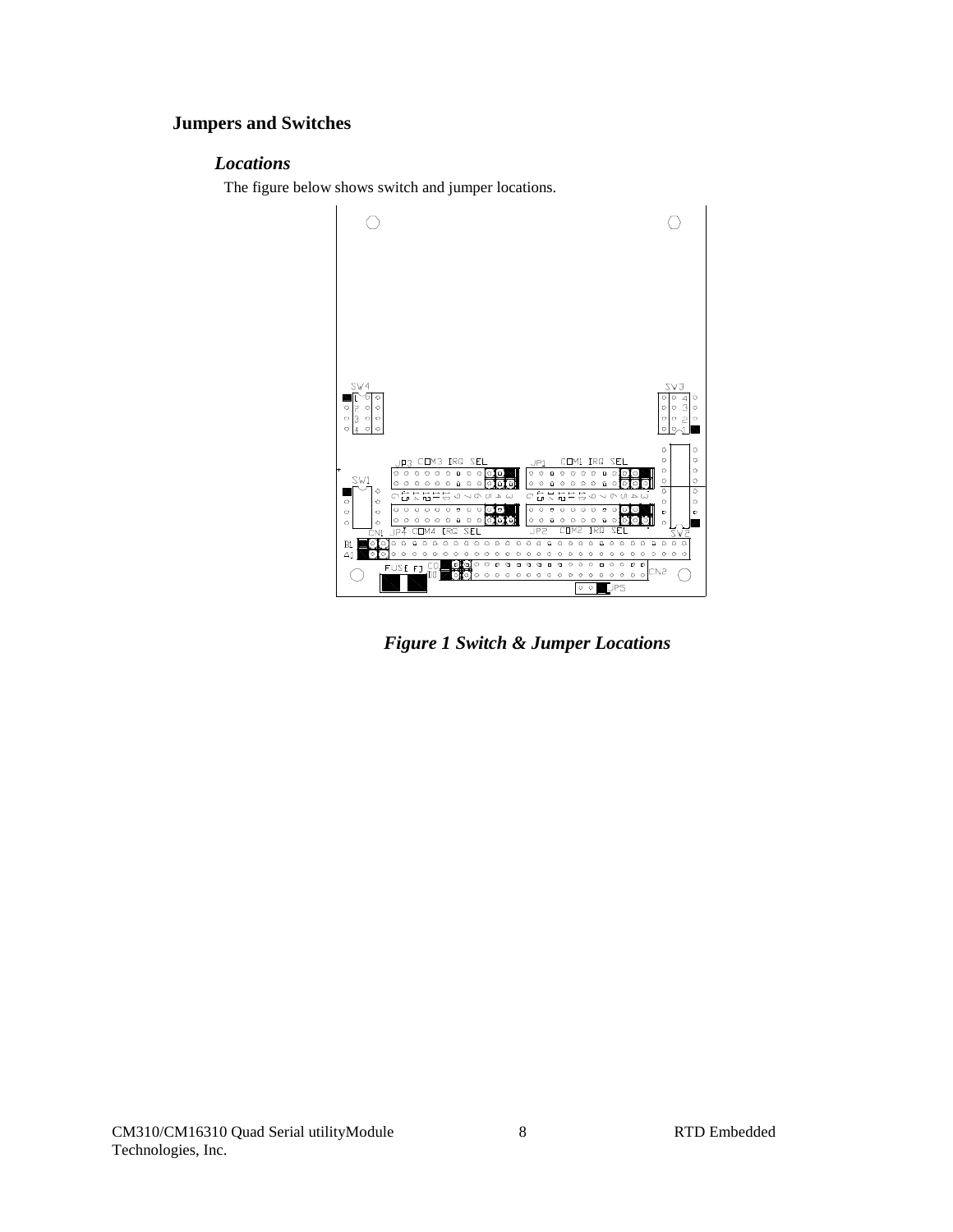#### *Default Settings*

The utilityModule is delivered from the factory configured according to the following table.

| Jumper          | <b>Setting</b><br><b>Function</b> |                                                                                |  |
|-----------------|-----------------------------------|--------------------------------------------------------------------------------|--|
| JP1             | Not Installed                     | Interrupts Disabled for 1 <sup>st</sup> COM port                               |  |
| G jumper        | Installed                         | 1K pull down resister on IRQ4 line                                             |  |
| JP2             | Not Installed                     | Interrupts Disabled for 2 <sup>nd</sup> COM port                               |  |
| G jumper        | Installed                         | 1K pull down resister on IRQ3 line                                             |  |
| JP3             | Not Installed                     | Interrupts Disabled for 3 <sup>rd</sup> COM port                               |  |
| G jumper        | Installed                         | 1K pull down resister on IRQ5 line                                             |  |
| JP4             | Not Installed                     | Interrupts Disabled for 4 <sup>th</sup> COM port                               |  |
| G jumper        | Installed                         | 1K pull down resister on IRQ10 line                                            |  |
| JP <sub>5</sub> | 2-3 installed                     | 1.8432 MHz clock selected for baud                                             |  |
| CLK jumper      |                                   | rates 115.2 K baud and below.                                                  |  |
|                 |                                   | I/O base addresses at                                                          |  |
| SW <sub>1</sub> | All down                          | 3E8, 2E8, 280, 288 for 1 <sup>st</sup> , 2 <sup>nd</sup> , 3 <sup>rd</sup> and |  |
|                 |                                   | $4th$ COM port respectively                                                    |  |
| SW <sub>2</sub> | $1-4up$                           | All COM ports enabled                                                          |  |
|                 | 5-8 down                          | All ports in RS232 mode                                                        |  |
| SW3             | All up                            | No serial termination resistors                                                |  |
| SW4             | All up                            | No serial termination resistors                                                |  |

**Table 1 Default Jumper Settings**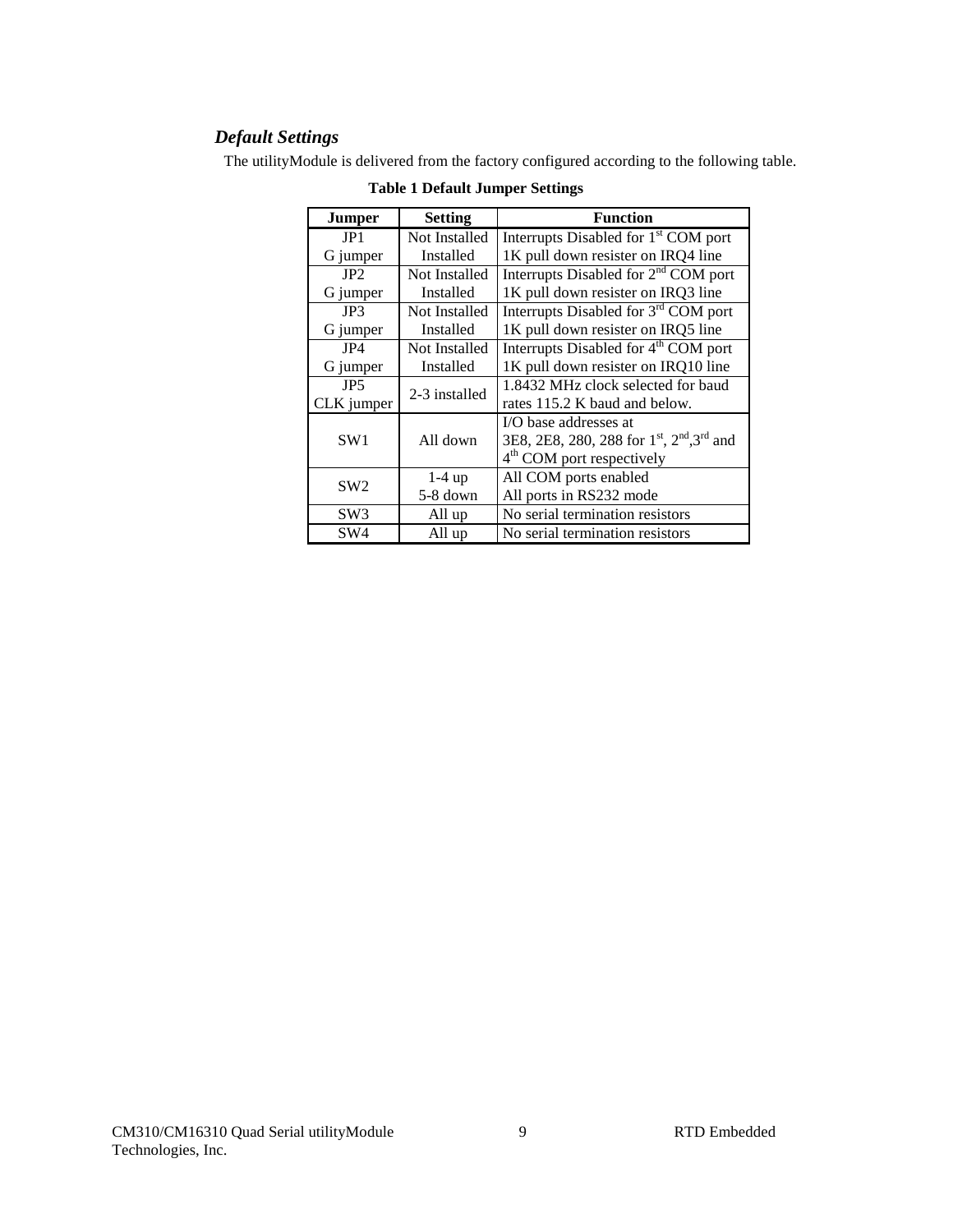### *Descriptions*

The following table describes the functions of the jumpers.

| Jumper           | <b>Use</b>                                                                 |  |  |  |  |
|------------------|----------------------------------------------------------------------------|--|--|--|--|
|                  | IRQ selection for 1 <sup>st</sup> COM Port (CN3)                           |  |  |  |  |
| JP <sub>1</sub>  | G setting: jumper installed = $1K$ pull down resistor for the selected IRQ |  |  |  |  |
|                  | Jumper removed $=$ no pull down for the selected IRQ                       |  |  |  |  |
|                  | IRQ selection for $2nd$ COM Port (CN4)                                     |  |  |  |  |
| JP <sub>2</sub>  | G setting: jumper installed = $1K$ pull down resistor for the selected IRQ |  |  |  |  |
|                  | Jumper removed = no pull down for the selected IRQ                         |  |  |  |  |
|                  | IRQ selection for $3rd$ COM Port (CN5)                                     |  |  |  |  |
| JP3              | G setting: jumper installed = $1K$ pull down resistor for the selected IRQ |  |  |  |  |
|                  | Jumper removed $=$ no pull down for the selected IRQ                       |  |  |  |  |
|                  | IRQ selection for $4^{th}$ COM Port (CN6)                                  |  |  |  |  |
| JP <sub>4</sub>  | G setting: jumper installed = $1K$ pull down resistor for the selected IRQ |  |  |  |  |
|                  | Jumper removed $=$ no pull down for the selected IRQ                       |  |  |  |  |
|                  |                                                                            |  |  |  |  |
|                  | Input clock selection for serial ports for CM310                           |  |  |  |  |
|                  | $1-2$ = select 24.0000 MHz UART clock                                      |  |  |  |  |
| JP <sub>5</sub>  | $2-3$ = select 1.8462 MHz UART clock (default)                             |  |  |  |  |
|                  | Input clock selection for serial ports for CM16310                         |  |  |  |  |
|                  | $1-2$ = select 14.7456 MHz UART clock                                      |  |  |  |  |
|                  | $2-3$ = select 1.8432 MHz UART clock (default)                             |  |  |  |  |
| SW1              | I/O base address switch. See Base Address Table for details                |  |  |  |  |
|                  | $Up =$ enable serial port, Down = disable serial port                      |  |  |  |  |
| SW2              | Switch position<br>Port                                                    |  |  |  |  |
| <b>Positions</b> | CN <sub>3</sub><br>1                                                       |  |  |  |  |
| $1-4$            | $\overline{c}$<br>CN <sub>4</sub>                                          |  |  |  |  |
|                  | 3<br>CN <sub>5</sub>                                                       |  |  |  |  |
|                  | $\overline{4}$<br>CN <sub>6</sub>                                          |  |  |  |  |
|                  | $Up = RS422/485$ mode, $Down = RS232$ mode                                 |  |  |  |  |
| SW <sub>2</sub>  | Switch position<br>Port                                                    |  |  |  |  |
| <b>Positions</b> | CN <sub>3</sub><br>5                                                       |  |  |  |  |
| $5 - 8$          | 6<br>CN <sub>4</sub>                                                       |  |  |  |  |
|                  | 7<br>CN <sub>5</sub>                                                       |  |  |  |  |
|                  |                                                                            |  |  |  |  |
|                  | 8<br>CN <sub>6</sub>                                                       |  |  |  |  |
|                  | $Up = Don't$ use on-board serial termination resistor                      |  |  |  |  |
|                  | $Down = Use 120$ on-board serial termination resistor for RS422/485 mode   |  |  |  |  |
|                  | Switch position<br>Port and signal                                         |  |  |  |  |
| SW <sub>3</sub>  | $CN3 - RxD$<br>1                                                           |  |  |  |  |
|                  | $\overline{2}$<br>CN3 -- CTS                                               |  |  |  |  |
|                  | 3<br>$CN4 - RxD$                                                           |  |  |  |  |
|                  | 4<br>CN4 -- CTS                                                            |  |  |  |  |
|                  | $Up = Don't$ use on-board serial termination resistor                      |  |  |  |  |
|                  | $Down = Use 120$ on-board serial termination resistor for RS422/485 mode   |  |  |  |  |
|                  | Switch position<br>Port and signal                                         |  |  |  |  |
| SW <sub>4</sub>  | $CN5 - RxD$<br>Ш                                                           |  |  |  |  |
|                  | $\overline{2}$<br>$CN5 - CTS$<br>3<br>$CN6 - RxD$                          |  |  |  |  |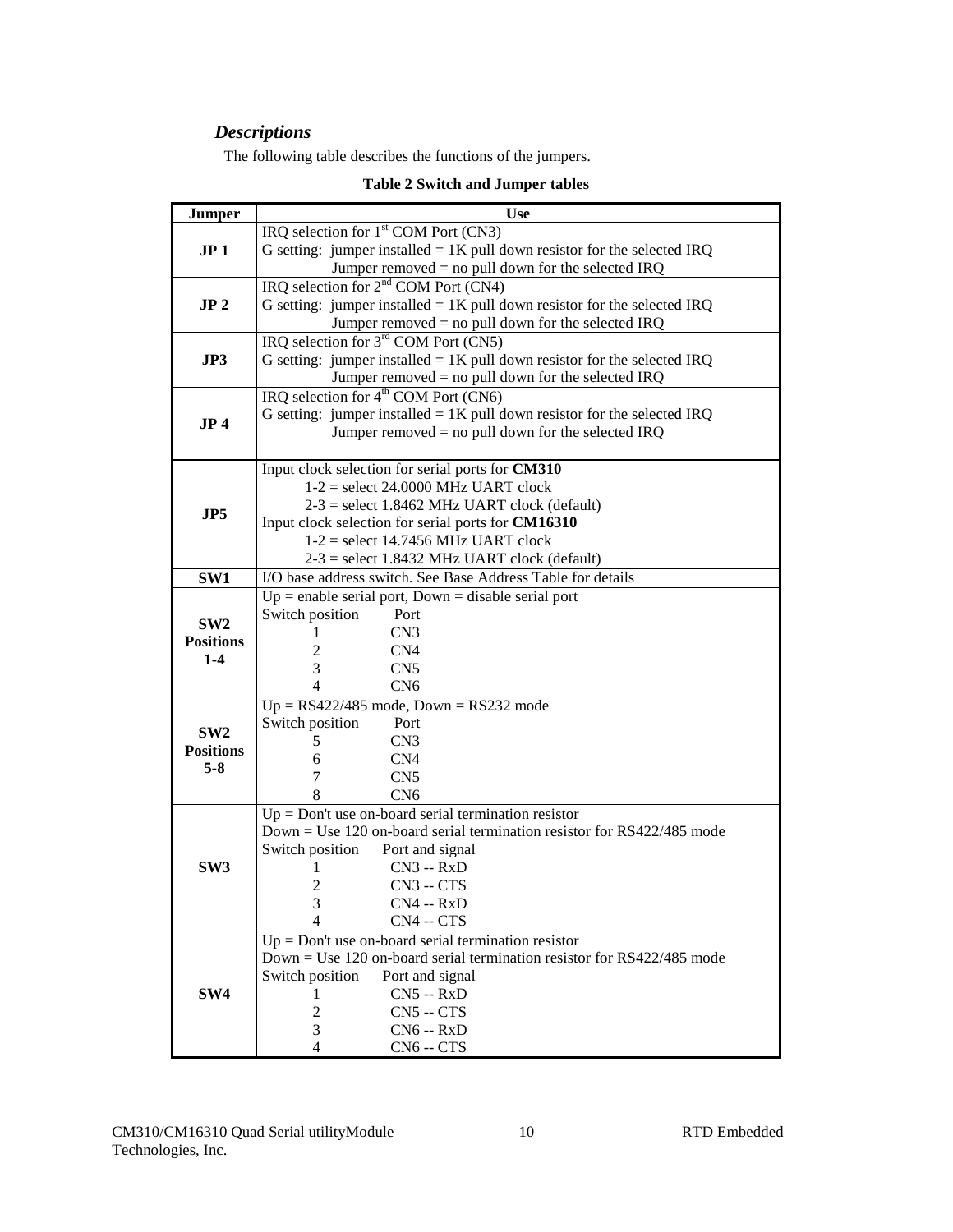| COM port addresses - base address in Hex for eight 8-bit registers |        |        |        |                 |                 |                 |     |
|--------------------------------------------------------------------|--------|--------|--------|-----------------|-----------------|-----------------|-----|
| <b>SW1-4</b>                                                       | $SW-3$ | $SW-2$ | $SW-1$ | CN3             | CN <sub>4</sub> | CN <sub>5</sub> | CN6 |
| Down                                                               | Down   | Down   | Down   | 3E8             | 2E8             | 280             | 288 |
| Down                                                               | Down   | Down   | Up     | 280             | 288             | 290             | 298 |
| Down                                                               | Down   | Up     | Down   | 290             | 298             | 2A0             | 2A8 |
| Down                                                               | Down   | Up     | Up     | 2A0             | 2A8             | 2B <sub>0</sub> | 2B8 |
| Down                                                               | Up     | Down   | Down   | 100             | 108             | 110             | 118 |
| Down                                                               | Up     | Down   | Up     | 120             | 128             | 130             | 138 |
| Down                                                               | Up     | Up     | Down   | 140             | 148             | 150             | 158 |
| Down                                                               | Up     | Up     | Up     | 160             | 168             | 170             | 178 |
| Up                                                                 | Down   | Down   | Down   | 100             | 108             | 500             | 508 |
| Up                                                                 | Down   | Down   | Up     | 120             | 128             | 520             | 528 |
| Up                                                                 | Down   | Up     | Down   | 280             | 288             | 680             | 688 |
| Up                                                                 | Down   | Up     | Up     | 290             | 298             | 690             | 698 |
| Up                                                                 | Up     | Down   | Down   | 2A0             | 2A8             | 6A0             | 6A8 |
| Up                                                                 | Up     | Down   | Up     | 2B <sub>0</sub> | 2B <sub>8</sub> | 6B <sub>0</sub> | 6B8 |
| Up                                                                 | Up     | Up     | Down   | 3E8             | 2E8             | 7E8             | 6E8 |
| Up                                                                 | Up     | Up     | Up     | 3F <sub>8</sub> | 2F8             | 3E8             | 2E8 |

**Table 3 Base address table for COM ports** 

#### **Table 4 Partial baud rate table in Kbaud**

| <b>Divider</b> |                  | JP5 1-2 (Fast baud rates) | JP5 2-3 (Standard baud rates) |                |  |
|----------------|------------------|---------------------------|-------------------------------|----------------|--|
|                | <b>CM16310HR</b> | <b>CM310HR</b>            | <b>CM16310HR</b>              | <b>CM310HR</b> |  |
| 1              | 921,600          | 1,500,000                 | 115,200                       | 115,385        |  |
| 2              | 460,800          | 750,000                   | 57,600                        | 57,692         |  |
| 3              | 307,200          | 500,000                   | 38,400                        | 38,462         |  |
| 4              | 230,400          | 375,000                   | 28,800                        | 28,846         |  |
| 5              | 184,320          | 300,000                   | 23,040                        | 23,077         |  |
| 6              | 153,600          | 250,000                   | 19,200                        | 19,231         |  |
| 7              | 131,657          | 214,286                   | 16,457                        | 16,484         |  |
| 8              | 115,200          | 187,500                   | 14,400                        | 14,423         |  |
| 9              | 102,400          | 166,667                   | 12,800                        | 12,821         |  |
| 10             | 92,160           | 150,000                   | 11,520                        | 11,538         |  |
| 11             | 83,782           | 136,364                   | 10,473                        | 10,490         |  |
| 12             | 76,800           | 125,000                   | 9,600                         | 9,615          |  |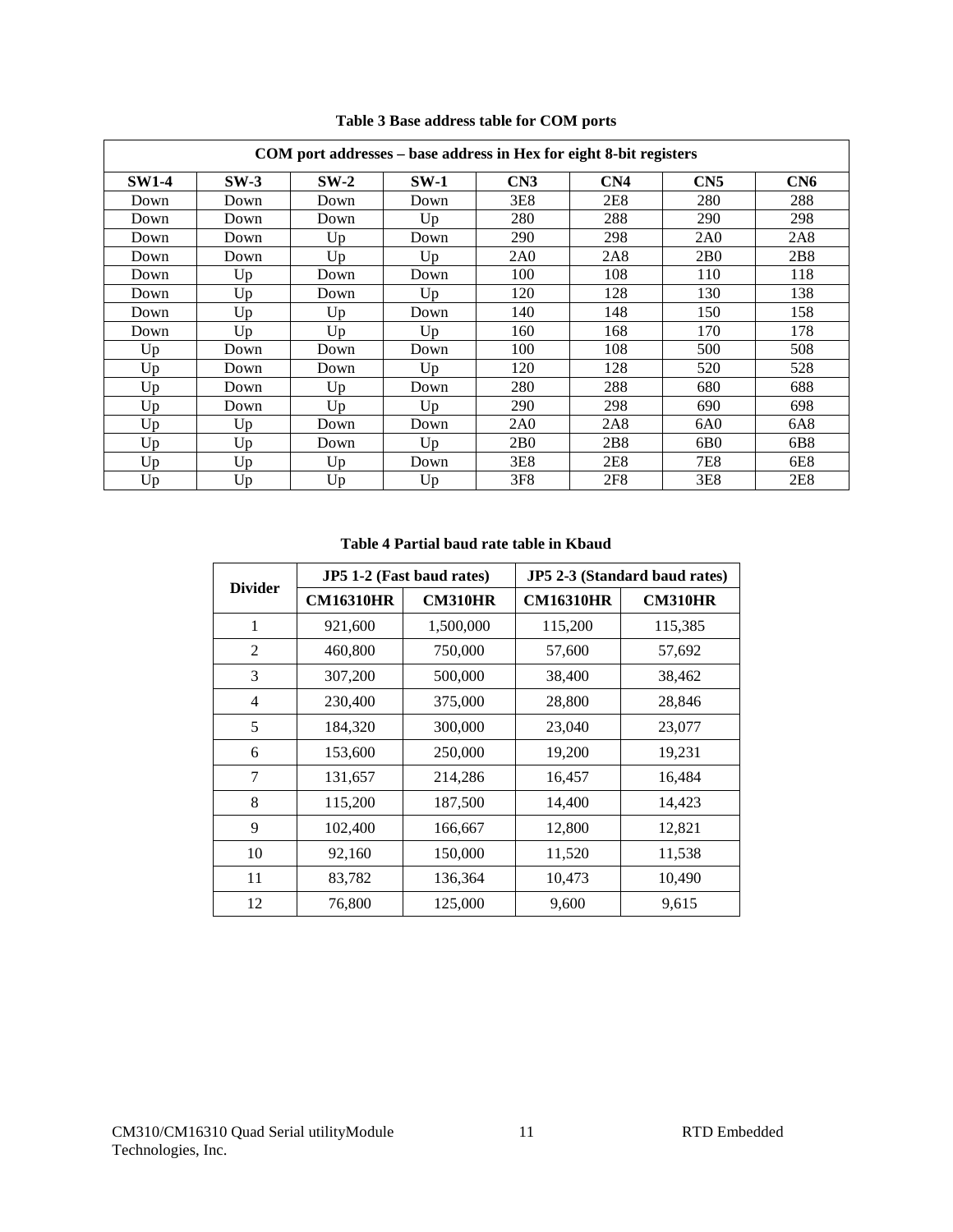# **Chapter 2 INSTALLING THE UTILITYMODULE**

Since the utilityModule uses a PC/104 stackthrough bus, the only hardware installation you will do is placing the module to the PC/104 stack. To do this, you will connect the PC/104 bus connector with the matching connector of another module.

## **Recommended Procedure**

We recommend you follow the procedure below to ensure that stacking of the modules does not damage connectors or electronics.

- Turn off power to the PC/104 system or stack.
- Select and install standoffs to properly position the utilityModule on the PC/104 stack.
- Touch a grounded metal part of the stack to discharge any buildup of static electricity.
- Remove the utility Module from its anti-static bag.
- Check that keying pins in the PC/104 bus connector are properly positioned.
- Check the stacking order: make sure an XT bus card will not be placed between two AT bus cards, or it will interrupt the AT bus signals.
- Hold the utilityModule by its edges and orient it so the bus connector pins line up with the matching connector on the stack.
- Gently and evenly press the utilityModule onto the PC/104 stack.

**CAUTION:** Do not force the module onto the stack! Wiggling the module or applying too much force may damage it. If the module does not readily press into place, remove it, check for bent pins or out-of-place keying pins, and try again.

Connecting the utilityModule

The following sections describe connectors of the utilityModule.

# **Finding Pin 1 of Connectors**

A white area silk-screened on the PC board indicates pin 1 of connectors. A square solder pad visible on the bottom of the PC board also indicates it.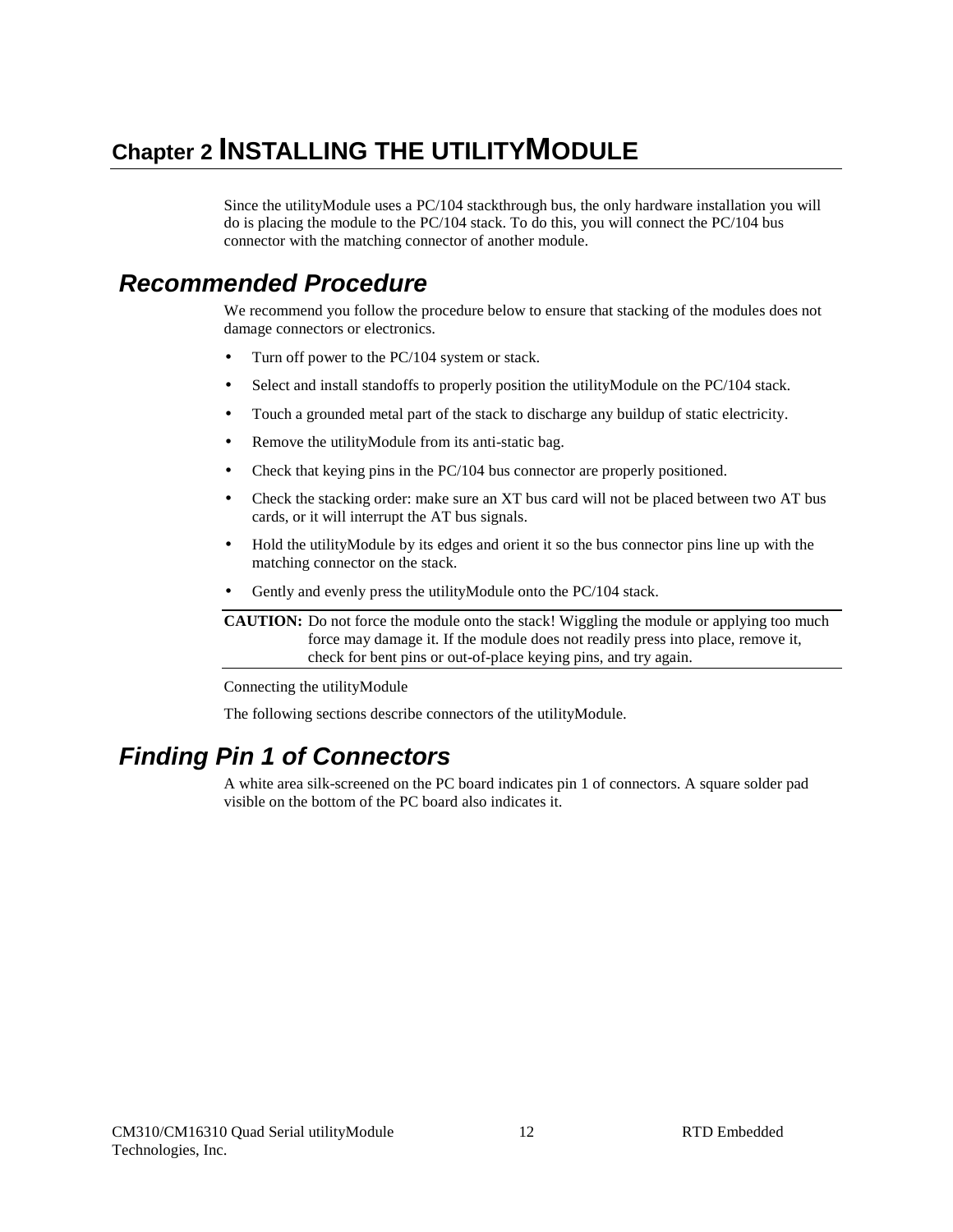#### **Locations**

The figure below shows connector locations.



**Figure 2 Connector Locations** 

| Connector       | <b>Function</b> | <b>Size</b>         |
|-----------------|-----------------|---------------------|
| CN1             | PC/104 XT Bus   | 64 pin              |
| CN2             | PC/104 AT Bus   | 40 pin              |
| CN3             | $1st$ COM port  | $10 \,\mathrm{pin}$ |
| CN <sub>4</sub> | $2nd$ COM port  | $10 \,\mathrm{pin}$ |
| CN <sub>5</sub> | $3rd$ COM port  | $10 \text{ pin}$    |
| CN6             | $4th$ COM port  | $10 \,\mathrm{pin}$ |

**Table 5 Connector Table**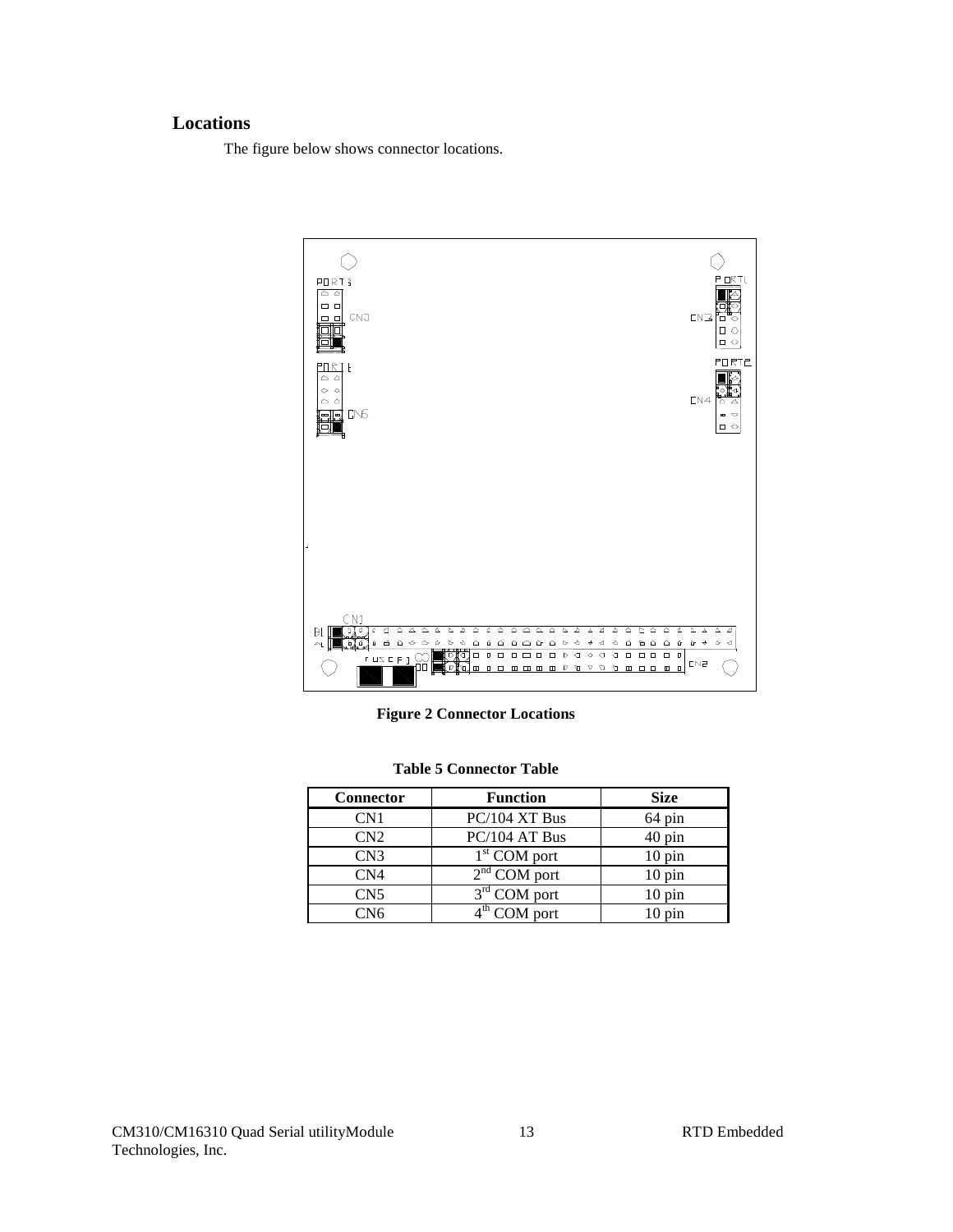# **PC/104 Bus Connectors, CN1 and CN2**

Connectors CN1 and CN2 provide PC/104 bus connections. CN1 carries XT bus signals, and CN2 carries additional signals for the AT bus. The signals on CN1 and CN2 conform to the IEEE P966 standard for the PC/104 bus.

The following tables list the connector pinouts:

| PC/104 XT Bus Connector, CN1 |                 |                  |  |
|------------------------------|-----------------|------------------|--|
| Pin                          | <b>Row A</b>    | <b>Row B</b>     |  |
| 1                            | <b>IOCHCHK*</b> | 0V               |  |
| $\overline{2}$               | SD7             | <b>RESETDRV</b>  |  |
| $\overline{3}$               | SD <sub>6</sub> | $+5V$            |  |
| $\overline{4}$               | SD <sub>5</sub> | IRQ9             |  |
| $\overline{5}$               | SD4             | $-5V$            |  |
| 6                            | SD <sub>3</sub> | DRQ <sub>2</sub> |  |
| 7                            | SD <sub>2</sub> | $-12V$           |  |
| $\overline{8}$               | SD <sub>1</sub> | ENDXFR*          |  |
| 9                            | SD <sub>0</sub> | $+12V$           |  |
| 10                           | <b>IOCHRDY</b>  | (KEYING PIN)     |  |
| 11                           | <b>AEN</b>      | SMEMW*           |  |
| 12                           | SA19            | SMEMR*           |  |
| 13                           | <b>SA18</b>     | $IOW*$           |  |
| 14                           | <b>SA17</b>     | $IOR*$           |  |
| 15                           | SA16            | DACK3            |  |
| 16                           | <b>SA15</b>     | DRQ3             |  |
| 17                           | <b>SA14</b>     | DACK1*           |  |
| 18                           | <b>SA13</b>     | DRQ1             |  |
| 19                           | <b>SA12</b>     | <b>REFRESH</b>   |  |
| 20                           | <b>SA11</b>     | <b>SYSCLK</b>    |  |
| 21                           | <b>SA10</b>     | IRQ7             |  |
| 22                           | SA <sub>9</sub> | IRQ6             |  |
| 23                           | SA <sub>8</sub> | IRQ5             |  |
| 24                           | SA7             | IRQ4             |  |
| 25                           | SA <sub>6</sub> | IRQ3             |  |
| 26                           | SA <sub>5</sub> | DACK2*           |  |
| 27                           | SA4             | <b>TC</b>        |  |
| 28                           | SA3             | <b>BALE</b>      |  |
| 29                           | SA <sub>2</sub> | $+5V$            |  |
| 30                           | SA1             | <b>OSC</b>       |  |
| 31                           | SA <sub>0</sub> | 0V               |  |
| 32                           | 0V              | 0V               |  |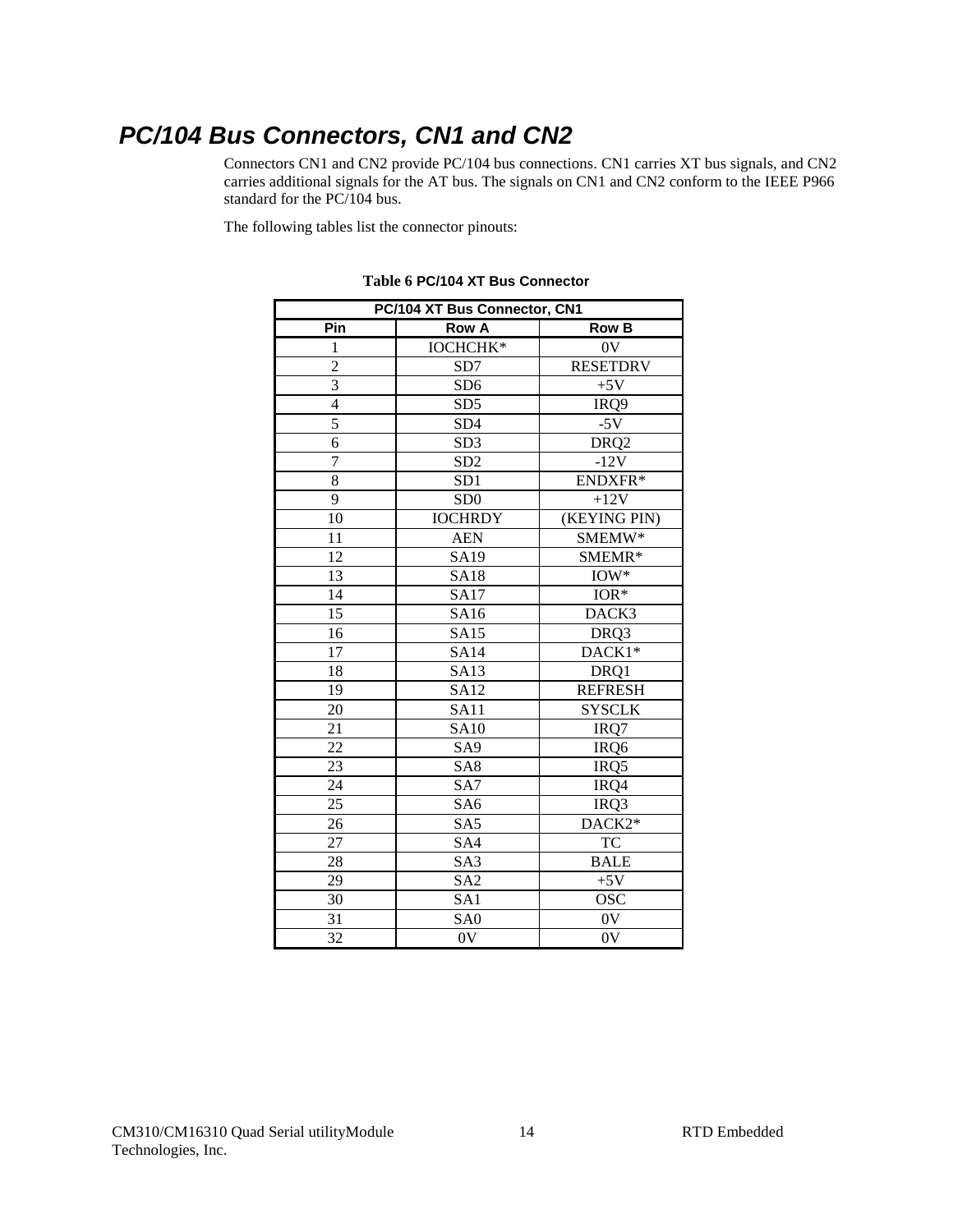| PC/104 AT Bus Connector, CN2 |                 |                |  |  |  |  |
|------------------------------|-----------------|----------------|--|--|--|--|
| Pin                          | <b>Row C</b>    | <b>Row D</b>   |  |  |  |  |
| $\theta$                     | 0V              | 0 <sup>V</sup> |  |  |  |  |
| 1                            | SBHE*           | MEMCS16*       |  |  |  |  |
| 2                            | LA23            | $IOCS16*$      |  |  |  |  |
| 3                            | LA22            | IRQ10          |  |  |  |  |
| $\overline{4}$               | LA21            | IRQ11          |  |  |  |  |
| 5                            | LA20            | IRQ12          |  |  |  |  |
| 6                            | LA19            | IRQ15          |  |  |  |  |
| 7                            | LA18            | IRQ14          |  |  |  |  |
| 8                            | LA17            | DACK0*         |  |  |  |  |
| 9                            | MEMR*           | DRQ0           |  |  |  |  |
| 10                           | MEMW*           | DACK5*         |  |  |  |  |
| 11                           | SD <sub>8</sub> | DRQ5           |  |  |  |  |
| 12                           | SD <sub>9</sub> | DACK6*         |  |  |  |  |
| 13                           | SD10            | DRQ6           |  |  |  |  |
| 14                           | SD11            | DRQ6           |  |  |  |  |
| 15                           | SD12            | DRQ7           |  |  |  |  |
| 16                           | SD13            | $+5V$          |  |  |  |  |
| 17                           | SD14            | MASTER*        |  |  |  |  |
| 18                           | SD15            | 0V             |  |  |  |  |
| 19                           | (KEYING PIN)    | 0V             |  |  |  |  |

#### **Table 7 PC/104 AT Bus Connector**

**Note:** Two locations on the bus have mechanical keying pins to help prevent misconnection of the PC/104 bus. These keying pins are a part of the PC/104 standard, and we strongly recommend you leave them in place.

> If you have other modules without keying pins, we suggest you modify them to include keying.

### **First COM port, CN3**

The first serial port is implemented on connector CN3. It can be configured as a PC compatible full duplex RS232 port or as half- or full duplex RS422 or RS485 through mode SW3. The I/O address is configurable in respect to SW1 address table, and corresponding interrupt is also selectable through jumper JP1 to be IRQ3, IRQ4, IRQ5, IR6, IRQ7, IRQ9, IRQ10, IRQ11, IRQ12, IRQ14 and IRQ15. But you need to make sure that there are no resource conflicts on the I/O base address and interrupt line you choose.

The serial port is implemented with a 16C550-compatible UART (Universal Asynchronous Receiver/Transmitter). This UART is capable of baud rates up to 115.2K.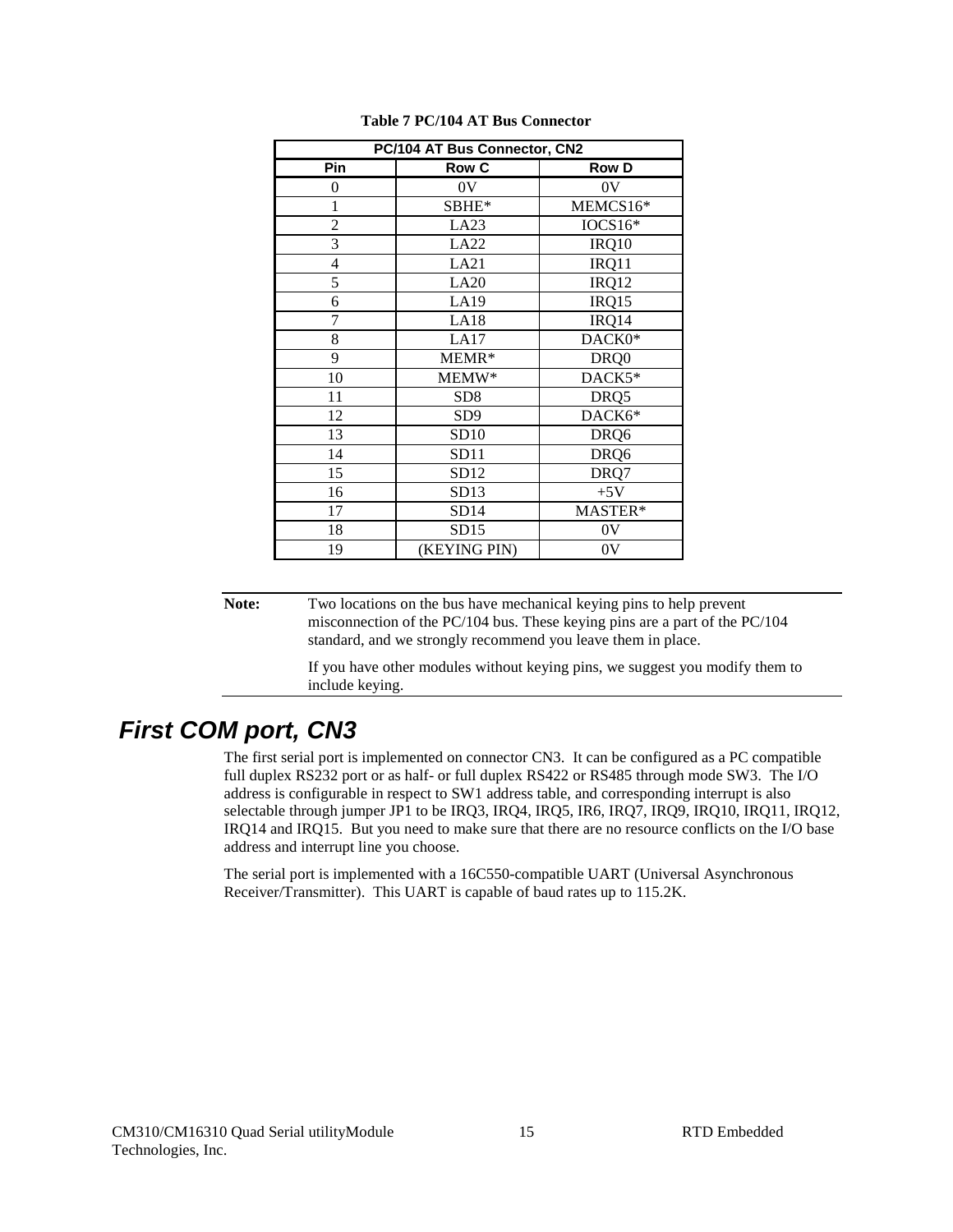# **RS232 Serial Port (Default)**

The full-duplex RS232 mode is the default setting on the utilityModule. With this mode enabled, connector CN3 must be connected to RS232 compatible devices. The following table gives the connector pinout and shows how to connect to an external serial connector, either DB25 or DB9 compatible.

#### **Connector CN3 in RS-232 Mode**

| CN <sub>3</sub> Pin | Signal     | <b>Function</b>      | In/out | DB <sub>25</sub> | D <sub>B9</sub> |
|---------------------|------------|----------------------|--------|------------------|-----------------|
|                     | <b>DCD</b> | Data Carrier Detect  | In     |                  |                 |
|                     | <b>DSR</b> | Data Set Ready       | In.    |                  |                 |
|                     | <b>RXD</b> | Receive Data         | In     |                  |                 |
|                     | <b>RTS</b> | Request To Send      | Out    |                  |                 |
|                     | <b>TXD</b> | <b>Transmit Data</b> | Out    |                  |                 |
|                     | <b>CTS</b> | Clear To Send        | In     |                  |                 |
|                     | <b>DTR</b> | Data Terminal Ready  | Out    | 20               |                 |
|                     | RI         | Ring Indicate        | In.    | 22               |                 |
| 9,10                | <b>GND</b> | Signal Ground        |        |                  |                 |

#### **Table 8 Connector CN3 in RS-232 Mode (I)**

Facing the connector pins, the pinout is pictured in the following,

**Table 9 Connector CN3 in RS-232 Mode (II)** 

| GND | ---- | <b>TIVT</b>            | $\mathbf{D} \mathbf{V}$<br>$\sim$ | ~~~ |
|-----|------|------------------------|-----------------------------------|-----|
| GND | -    | $\sim$ m $\sim$<br>1 N | nma<br>17 T P                     | nan |
|     |      |                        |                                   |     |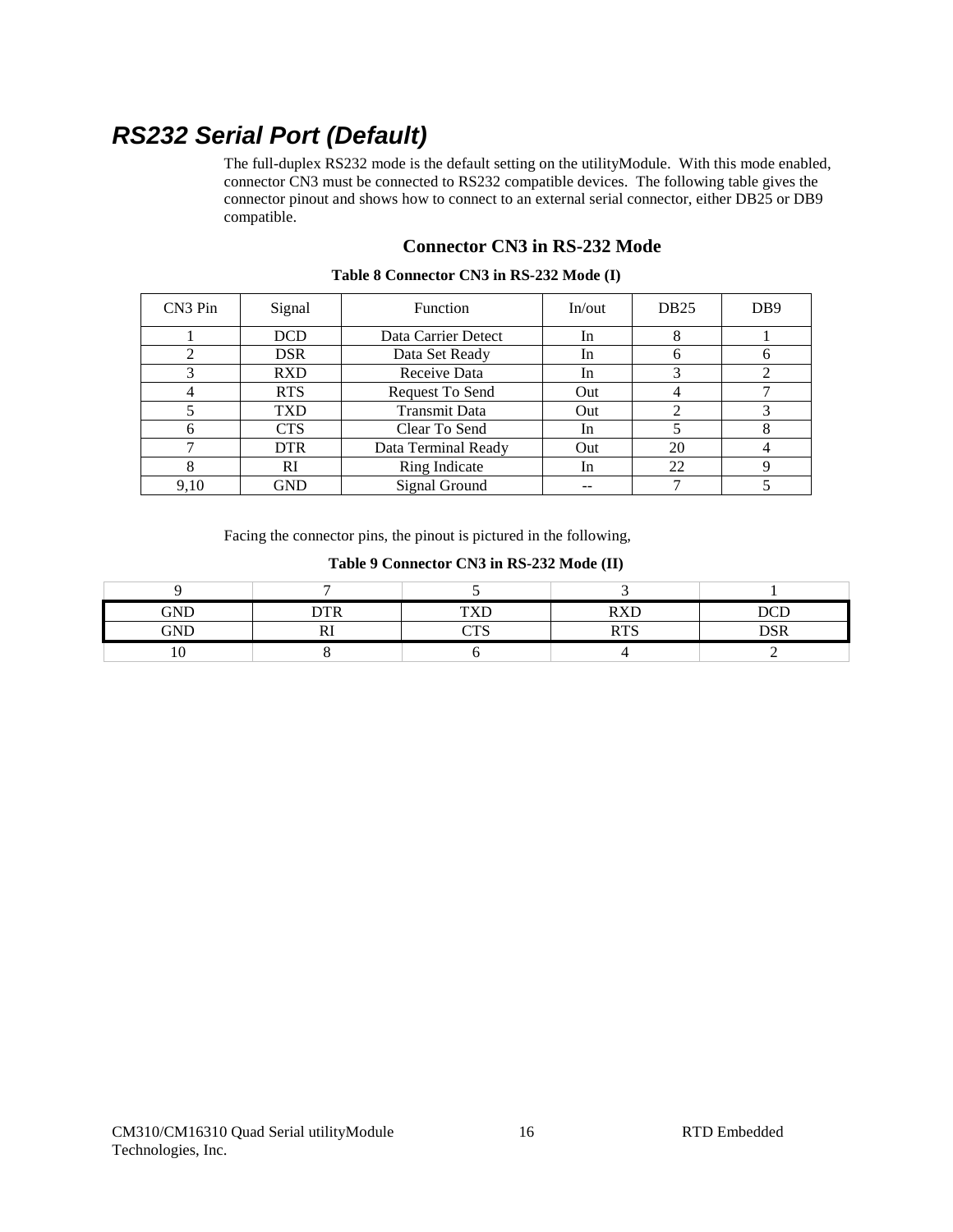# **RS422 or RS485 Serial Port**

 You can change the mode switch to set the first port as RS422 or RS485. In this case, you must connect CN3 to an RS422 or RS485 compatible device.

When using RS422 or RS485 mode, you can use the port in either half-duplex (two-wire) or fullduplex (four-wire) configurations. For half-duplex (2-wire) operation, you must connect RXD+ to TDX+, and connect RXD- to TXD-.

Note! A 120-ohm termination resistor is provided on the utilityModule. Termination is usually necessary on all RS422 receivers and at the ends of the RS485 bus. If the termination resistor is required, it can be enabled by closing corresponding bits on SW3 or SW4.

#### **RS422 and RS485 Mode Pinout**

The following table gives the pinout of connector CN3 when RS422 or RS485 modes are enabled.

| CN3 Pin | Signal     | Function              | In/out | D <sub>B9</sub> |
|---------|------------|-----------------------|--------|-----------------|
| 1       | RTS-       | Request to send (-)   | Out    | 1               |
| 2       | $RTS+$     | Request to send $(+)$ | Out    | 6               |
| 3       | RXD-       | Receive Data (-)      | In     | 2               |
| 4       | $TXD+$     | Transmit Data $(+)$   | Out    | 7               |
| 5       | TXD-       | Transmit Data(-)      | Out    | 3               |
| 6       | $RXD+$     | Receive Data $(+)$    | In     | 8               |
| 7       | CTS-       | Clear to send $(-)$   | In.    | 4               |
| 8       | $CTS+$     | Clear to send $(+)$   | In     | 9               |
| 9,10    | <b>GND</b> | Signal Ground         |        | 5               |

**Table 10 Connector CN3 in RS422/485 Mode (I)** 

Facing the connector pins, the pinout is pictured in the following,

#### **Table 11 Connector CN3 in RS422/485 Mode (II)**

| GND                  | $\sim$ m $\sim$          | . | $\n  IV\n$<br>$\Delta D$ | <b>DEC</b> |
|----------------------|--------------------------|---|--------------------------|------------|
| $\operatorname{GND}$ | $\sim$ m $\sim$<br>1. N. |   | T(TT)<br>.               | <b>DEC</b> |
| ◡                    |                          |   |                          |            |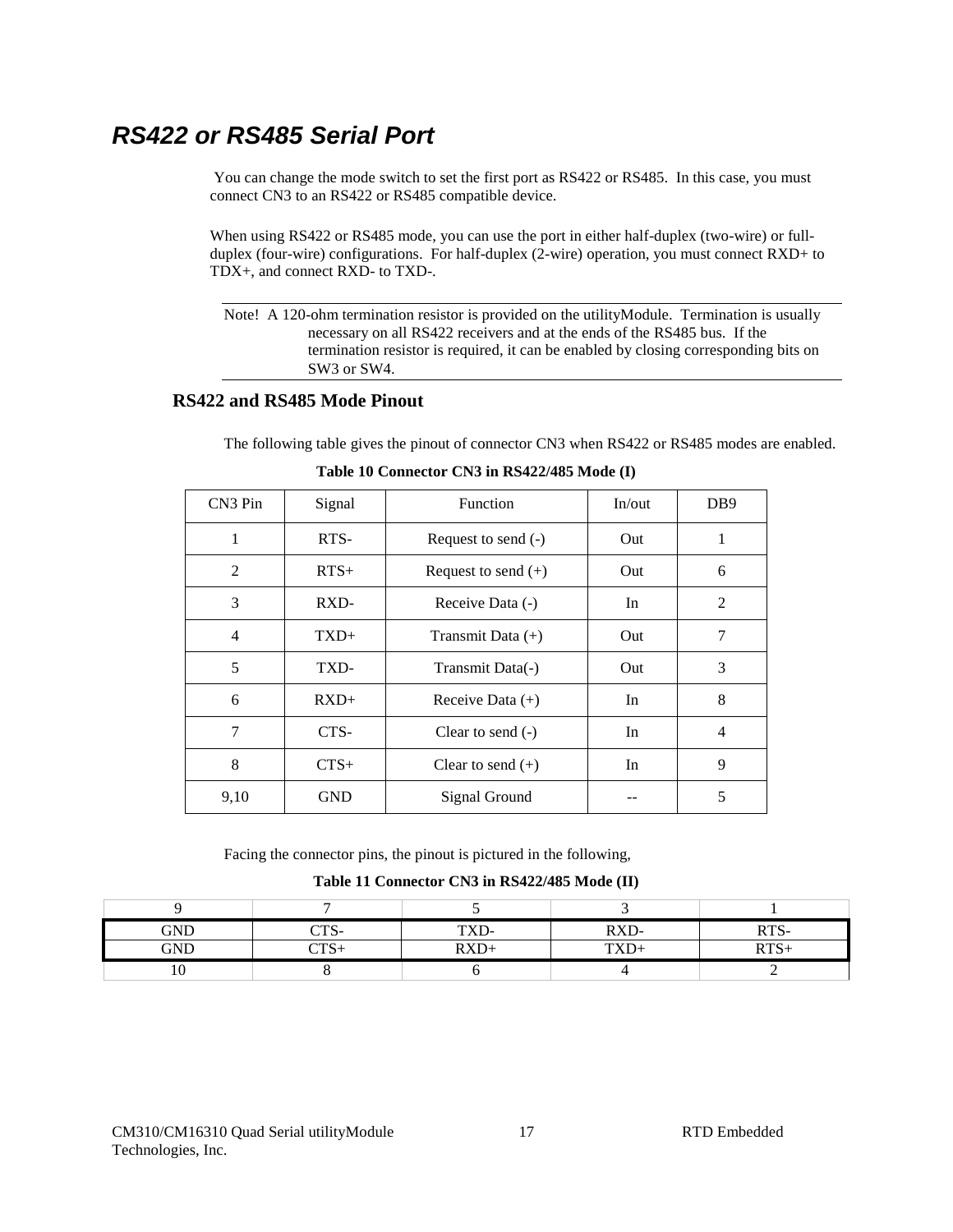#### **Notes on using RS422 or RS485 Modes**

When using the serial port in RS422 or RS485 mode, the serial receiver is always enabled, however the serial transmitter is enabled and disabled under software control in the following two ways.

By default, the transmitter is enabled by manipulating the Request To Send (RTS\*) signal of the serial port controller. This signal is controlled by writing bit 1 of the Modem Control Register (MCR) as follows:

- If MCR bit  $1 = 1$ , then RTS\* = 0, and serial transmitter is disabled
- If MCR bit  $1 = 0$ , then RTS\* = 1, and serial transmitter is enabled

For more information on the serial port registers, including the MCR, please refer to a standard PC-AT hardware reference for the 16C550 UART, or refer to RTDUSA application note ANC102 at http://www.rtdusa.com

The other way to enable the serial transmitter is to write 1 to its corresponding bit of the utilityModule's internal common register 4, which sets the serial transmitter in "always on" mode. Please refer to Internal Common Register Section for detail.

# **Second COM port, CN4**

Please refer to the previous section on the first COM port CN3 for the description on CN4.

# **Third COM port, CN5**

Please refer to the previous section on the first COM port CN3 for the description on CN5.

### **Fourth COM port, CN6**

Please refer to the previous section on the first COM port CN3 for the description on CN6.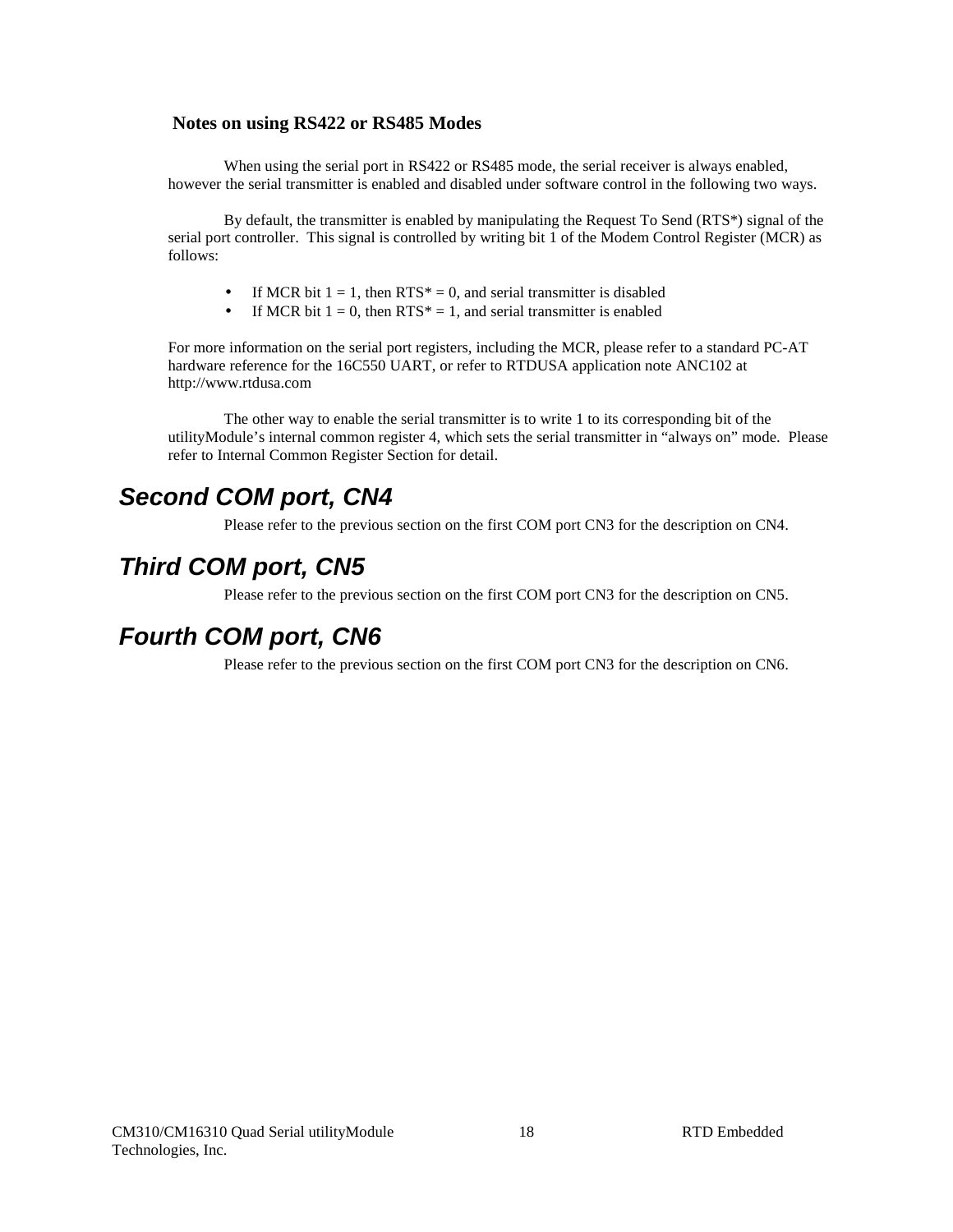## **CM310/CM16310 common registers**

The utilityModule includes 5 common registers to provide additional information and software control that is not required for normal COM port operation, but may be helpful in determining the status of the board and configuring of the board. The following two sections give the location and definition of the common registers.

#### **Base Address of Common Registers**

The utilityModule common registers are located 800h above the address of the first enabled COM port. That is, assuming that "X" in hex is the first enabled COM port base address, which can be any of the valid addresses listed in the Com Port Address Table, the base address for the common registers is "Y" in hex, then,

 $Y = X + 800h$ 

For example, if the switches of SW4 are set all DOWN position which makes  $CN3 = 3E8h$ ,  $CN4 =$ 2E8h, CN5 = 280h and CN6 = 288h, then according to the algorithm, the common registers base address (BA) will be the following depending the setting of enable switch SW2 for each serial port,

If CN3 is enabled then,

 $BA = 3E8h + 800h = BE8h$ 

Else if CN3 is disabled AND CN4 is enabled then,

 $BA = 2E8h + 800h = AEBh$ 

Else if CN3 and CN4 are disabled AND CN5 is enabled then,

 $BA = 280h + 800h = A80h$ 

Else if CN3, CN4 and CN5 are disabled AND CN4 is enabled then,

 $BA = 288h + 800h = A88$  A80h

Else if CN3, CN4, CN5 and CN6 are disabled then,

Common Registers are disabled

End If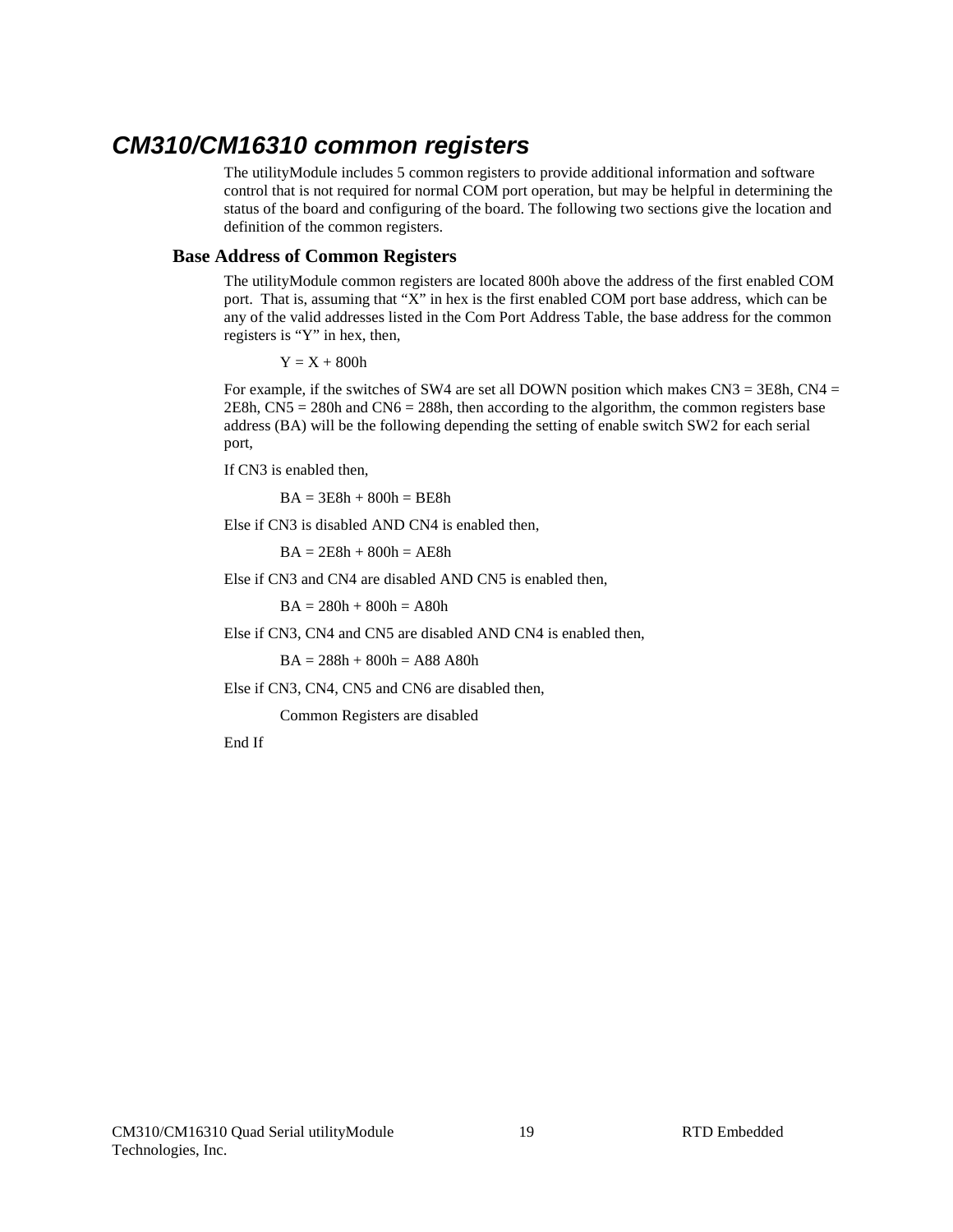#### **Common Register definitions**

| $BA + 0$ – Interrupt Status (Read Only)             |                                                                               |          |                                              |               |                      |                      |                 |
|-----------------------------------------------------|-------------------------------------------------------------------------------|----------|----------------------------------------------|---------------|----------------------|----------------------|-----------------|
| 7                                                   | 6                                                                             | 5        | 4                                            |               | $\mathfrak{D}$       |                      | $\Omega$        |
| Reserved                                            | Reserved                                                                      | TxRDY*   | RxRDY*                                       | CN6           | CN <sub>5</sub>      | CN <sub>4</sub>      | CN <sub>3</sub> |
|                                                     | For each CN <sub>x</sub> bit:                                                 |          |                                              |               |                      |                      |                 |
|                                                     | $0 = Not$ interrupting                                                        |          |                                              |               |                      |                      |                 |
|                                                     | $1 =$ Interrupt set                                                           |          |                                              |               |                      |                      |                 |
| $TxRDY^*$                                           |                                                                               |          |                                              |               |                      |                      |                 |
|                                                     | $0 =$ indicates a buffer ready for at least one of the four transmit channels |          |                                              |               |                      |                      |                 |
|                                                     | $1 =$ indicates that all transmit buffers are full                            |          |                                              |               |                      |                      |                 |
| $RxRDY*$                                            |                                                                               |          |                                              |               |                      |                      |                 |
|                                                     | $0 =$ indicates one or more of the receive channels has data ready to read    |          |                                              |               |                      |                      |                 |
|                                                     | $1 =$ indicates that all receive buffers are empty                            |          |                                              |               |                      |                      |                 |
| Reserved reads as 0                                 |                                                                               |          |                                              |               |                      |                      |                 |
|                                                     |                                                                               |          | $BA + 1 - Address Switch (Read Only)$        |               |                      |                      |                 |
| 7                                                   | 6                                                                             | 5        | 4                                            | 3             | $\mathfrak{D}$       |                      | $\Omega$        |
| Reserved                                            | Reserved                                                                      | Reserved | Reserved                                     | $SW1-4$       | $SW1-3$              | $SW1-2$              | $SW1-1$         |
|                                                     | For each bit, see table above                                                 |          |                                              |               |                      |                      |                 |
|                                                     | $0 = Down$                                                                    |          |                                              |               |                      |                      |                 |
|                                                     | $1 = Up$                                                                      |          |                                              |               |                      |                      |                 |
| Reserved reads as A to tag on the address register. |                                                                               |          |                                              |               |                      |                      |                 |
|                                                     |                                                                               |          |                                              |               |                      |                      |                 |
|                                                     |                                                                               |          | $BA + 2 -$ Enable/Disable Switch (Read Only) |               |                      |                      |                 |
| 7                                                   | 6                                                                             | 5        | 4                                            | 3             |                      |                      | $\overline{0}$  |
|                                                     |                                                                               |          | $\overline{\phantom{a}}$                     | $\sim$ $\sim$ | $\sim$ $\sim$ $\sim$ | $\sim$ $\sim$ $\sim$ | $\sim$ $\sim$   |

| <b>Enable/Disable Switch (Read Only)</b><br>$BA + 2 -$ |          |          |          |     |           |     |     |
|--------------------------------------------------------|----------|----------|----------|-----|-----------|-----|-----|
|                                                        |          |          |          |     |           |     |     |
| Reserved                                               | Reserved | Reserved | Reserved | CN6 | $\cap$ N5 | CN4 | CN3 |

For each CNx bit:

 $0 =$ Port is disabled

 $1 =$ Port is enabled

Reserved reads as 0xA for clarity

| -Mode Switch (Read Only)<br>$BA + 3$ |          |          |          |     |                         |     |     |
|--------------------------------------|----------|----------|----------|-----|-------------------------|-----|-----|
|                                      |          |          |          |     |                         |     |     |
| Reserved                             | Reserved | Reserved | Reserved | CN6 | CN <sub>5</sub><br>◡▴◥◡ | CN4 | CN3 |

For each CNx bit:

If

 $0 = RS-232$ 

 $1 = RS-422/485$ 

Reserved reads as 0

| $BA + 4 - RS-422 RTS$ operation $(R/W)$ |          |                 |        |     |              |     |     |
|-----------------------------------------|----------|-----------------|--------|-----|--------------|-----|-----|
|                                         |          |                 |        |     |              |     |     |
| Reserved                                | Reserved | <b>IntShare</b> | IntSel | CN6 | CNI5<br>◡▴◥◡ | CN4 | CN3 |

IntShare:

0 = Interrupt sharing enabled, interrupts driven high only. Requires G jumper installed to pull interrupt low even if not sharing interrupts.

1 = Disable interrupt sharing and drive all interrupts both high and low. You must use a separate interrupt for each serial port. G jumper does not need to be installed.

Default to 0 to allow interrupt sharing.

IntSel:

 $0 = MCR$  bit-3 controls the three state interrupt output.

1 = Overrides MCR bit-3 and interrupt outputs are enabled continuously.

Default to 0 to set COM ports in normal mode

For each CNx bit: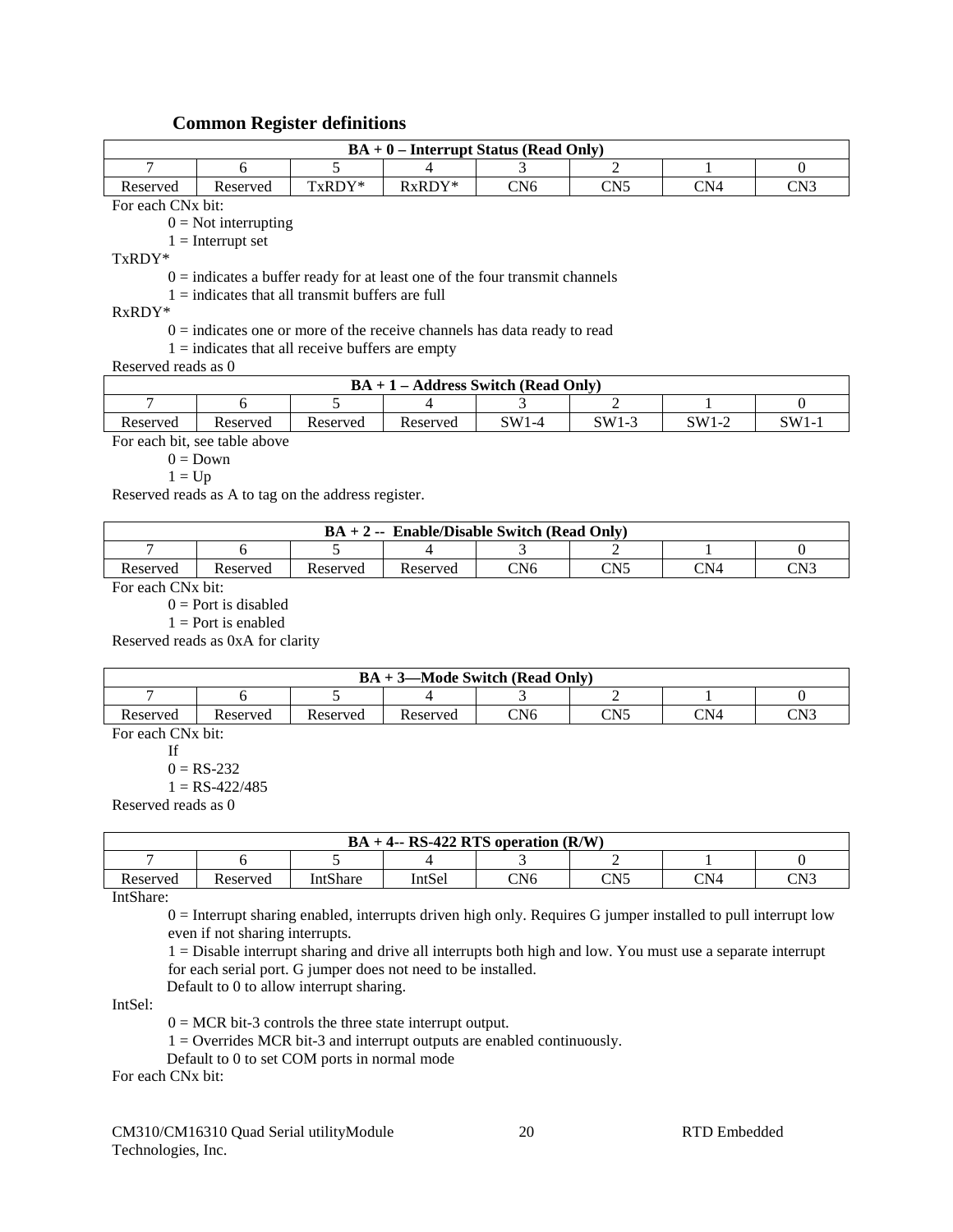If Mode  $=$  RS-232 then Not used, Reads as 0 Else If Mode =  $RS-422/485$  then  $0 =$  use RTS to enable transmitter, default case  $1 =$ transmitter always on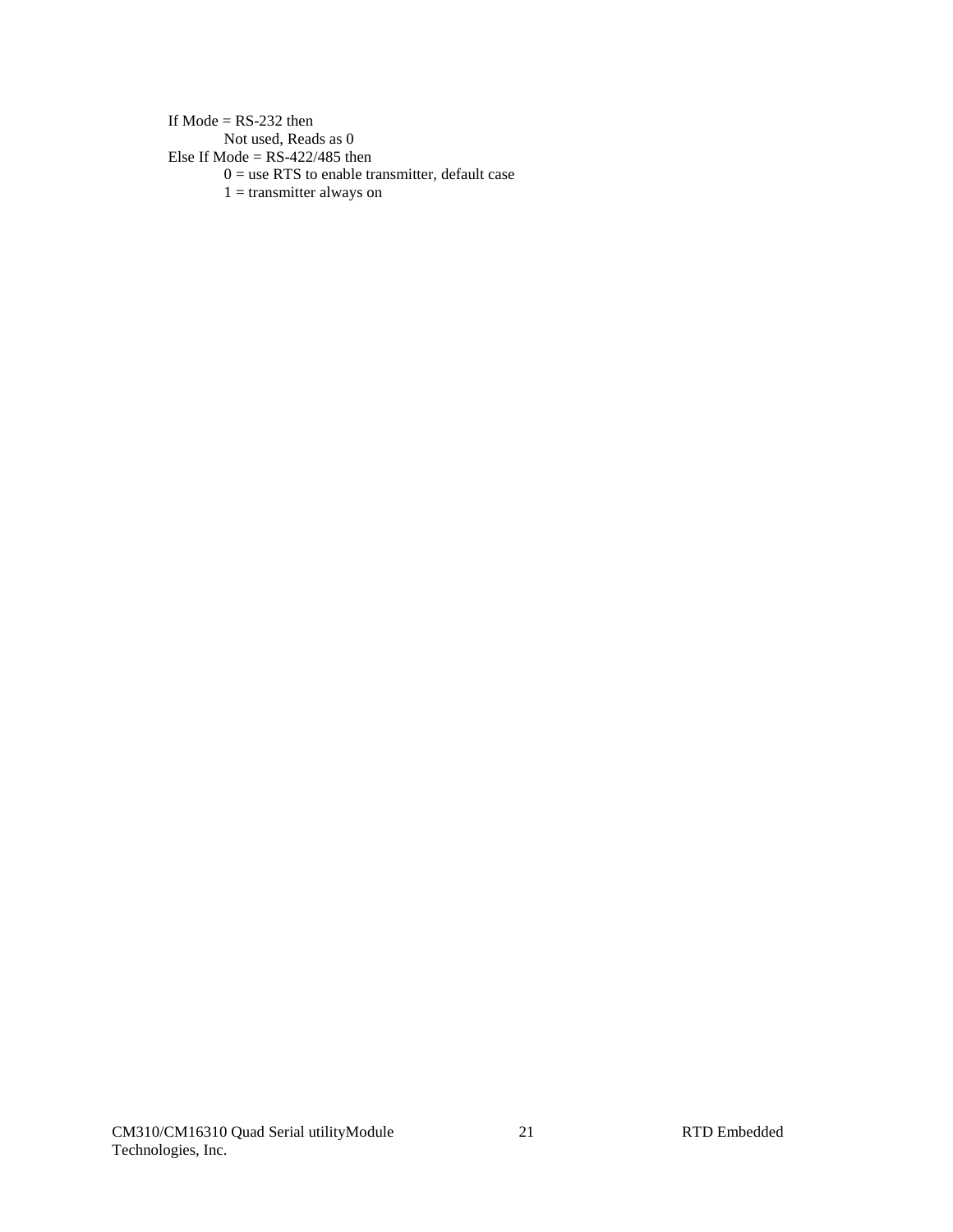# **Chapter 3 USING THE UTILITYMODULE**

### **COM ports**

The utilityModule features EXAR quad UART 16C550 compatible 16C554D part.

#### **EXAR Documentation**

Due to the complexity of the EXAR serial chip, it is impossible for us to reproduce all programming information in this manual. If you will be doing in-depth programming of the serial port controller, we suggest you obtain the 16C554D datasheet from the manufacturer.

The 16C554D datasheet is available on-line in electronic format as an Adobe Acrobat (. PDF) file on the EXAR website:

www.exar.com

You may also contact:

EXAR Corporation

248720 Kato Road

Fremont, CA 94538

## **CM310 1.5 Mbps support**

With the 24 MHz clock selected (JP5, 1-2), the utilityModule is capable of provide data rates up to 1.5 Mbps in RS422/RS485 mode. The RS-232 mode drivers are limited to 230 Kbps.

### **CM16310 921.6 Kbps support**

With 14.7456 MHz clock selected (JP5, 1-2), the utilityModule is capable of provide data rates up to 921.6 Kbps in RS422/RS485 mode. The RS-232 mode drivers are limited to 230 Kbps.

# **Interrupt Sharing**

Interrupt sharing is a mechanism which allows different devices sharing the same active high IRQ line on the PC/104 bus, given that there is a interrupt sharing circuit associated with each device. The utilityModule provides interrupt-sharing circuits for all the serial ports; thus it allows sharing of one IRQ line among the serial ports in the utilityModule. However, the user needs to be careful when sharing an IRQ line with devices in the system elsewhere, and be sure that other devices also share their IRQ lines as well. For instance, users should be aware of that the IRQ3/IRQ4 associated with serial port J3/J4 on some RTD cpuModules are not shareable. And if the utilityModule is in the same system with these cpuModules, be advised not to use/share IRQ3/IRQ4 for the utilityModule unless you have serial ports on the cpuModule disabled.

Interrupt sharing in a PC/104 system requires the interrupt source to drive the interrupt line high when there is an interrupt and tri-state the interrupt and use a 1K pull-down resistor to pull the line low when not interrupting. There should be only one resistor per IRQ line for all the devices that share an IRQ. Installing a G jumper in the utilityModule will pull its associated IRQ line down with a 1K resistor. That is, for example, if IRQn is shared among four serial ports on the utilityModule, only one G jumper needs to be installed for IRQn line. If more than one G jumper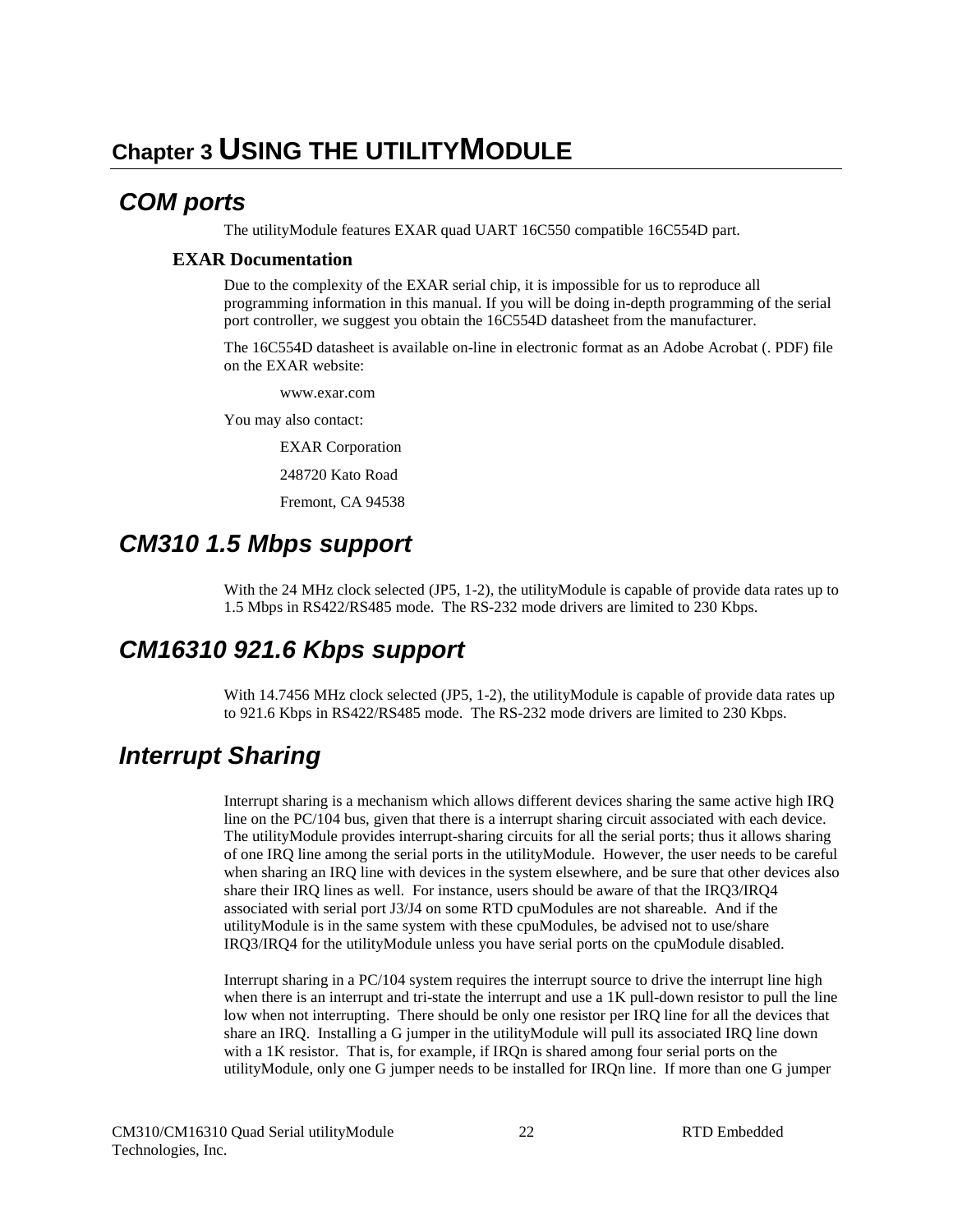are installed, the pull-down on IRQn line will be much stronger that expected 1K ohm, which may prevent interrupt controller from functioning correctly.

*NOTE: Some operating systems do not support IRQ sharing for ISA devices. If the OS does not support ISA IRQ sharing, then you must assign each com port to its own IRQ.* 

Let consider two cases to demonstrate the concepts for the above discussion. Let us assume that IRQ5 and IRQ10 are not used and driven by other devices in the system. For the first case, IRQ10 line is shared among the four serial ports and for the second case IRQ5 is shared for port 1 and port 2, while IRQ10 is shared among port 3 and port 4.

The following two tables listed the interrupt jumper settings for each case respectively.

| <b>Jumper</b>   | <b>Setting</b>       | <b>Function</b>                                                                          |
|-----------------|----------------------|------------------------------------------------------------------------------------------|
| JP1<br>G jumper | 13-14<br>Installed   | IRQ10 for $1st$ COM port<br>1K pull down resister added on IRQ10<br>from PORT1           |
| IP2<br>G jumper | $13 - 14$<br>Removed | IRQ10 for $2nd$ COM port<br>No pull down resister added on IRQ10<br>from PORT2           |
| JP3<br>G jumper | $13 - 14$<br>Removed | IRQ10 for $3rd$ COM port<br>No pull down resister added on IRQ10<br>from PORT3           |
| JP4<br>G jumper | $13 - 14$<br>Removed | IRQ10 for 4 <sup>th</sup> COM port<br>No pull down resister added on IRQ10<br>from PORT4 |

**Table 11 Jumper Settings for interrupt sharing Case 1** 

**Table 12 Jumper Settings for interrupt sharing Case 2** 

| Jumper          | <b>Setting</b>         | <b>Function</b>                                                                          |
|-----------------|------------------------|------------------------------------------------------------------------------------------|
| JP1<br>G jumper | $5-6$<br>Installed     | IRQ5 for $1st$ COM port<br>1K pull down resister added on IRQ5<br>from PORT1             |
| IP2<br>G jumper | $5-6$<br>Removed       | IRQ5 for $2nd$ COM port<br>No pull down resister added on IRQ5<br>from PORT <sub>2</sub> |
| JP3<br>G jumper | $13 - 14$<br>Installed | IRQ10 for $3^{rd}$ COM port<br>1K pull down resister added on IRQ10<br>from PORT3        |
| JP4<br>G jumper | $13 - 14$<br>Removed   | IRQ10 for 4 <sup>th</sup> COM port<br>No pull down resister added on IRQ10<br>from PORT4 |

See common register at  $BA + 4$  for information about disabling interrupt sharing.

# **Diagnostic Software**

The companion CD for the utilityModule includes a menu driven diagnostic program. Loop back plugs are required to run this program.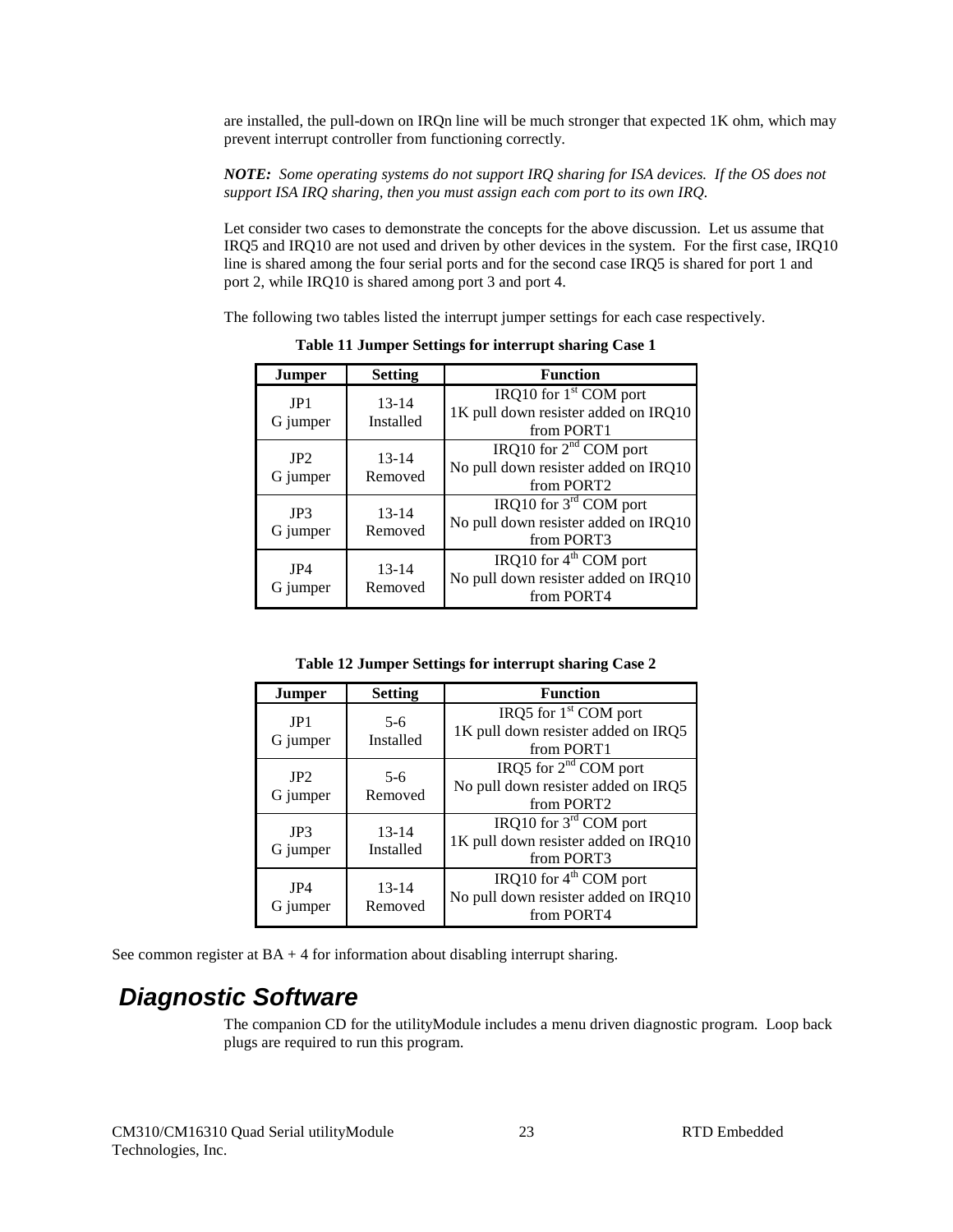# **Power Protection Circuitry**

To reduce the risk of damage due to power-supply problems, the utilityModule includes several protective components.

#### **Module Power-Supply Protection**

The utilityModule includes a component to help prevent damage due to problems with the +5Vdc power supply from the PC/104 bus. Protection is provided for:

- Over-current
- Reversed polarity
- Excessive voltage

This protection is only for the utilityModule, and will not protect other devices in a PC/104 stack.

The protective fuse is replaceable and is available from electronics suppliers. Its description and part number is:

Littelfuse Nano<sup>2</sup> SMF 1.0 amp, R451-001

**Caution:** Replace fuses only with parts of identical current and voltage rating.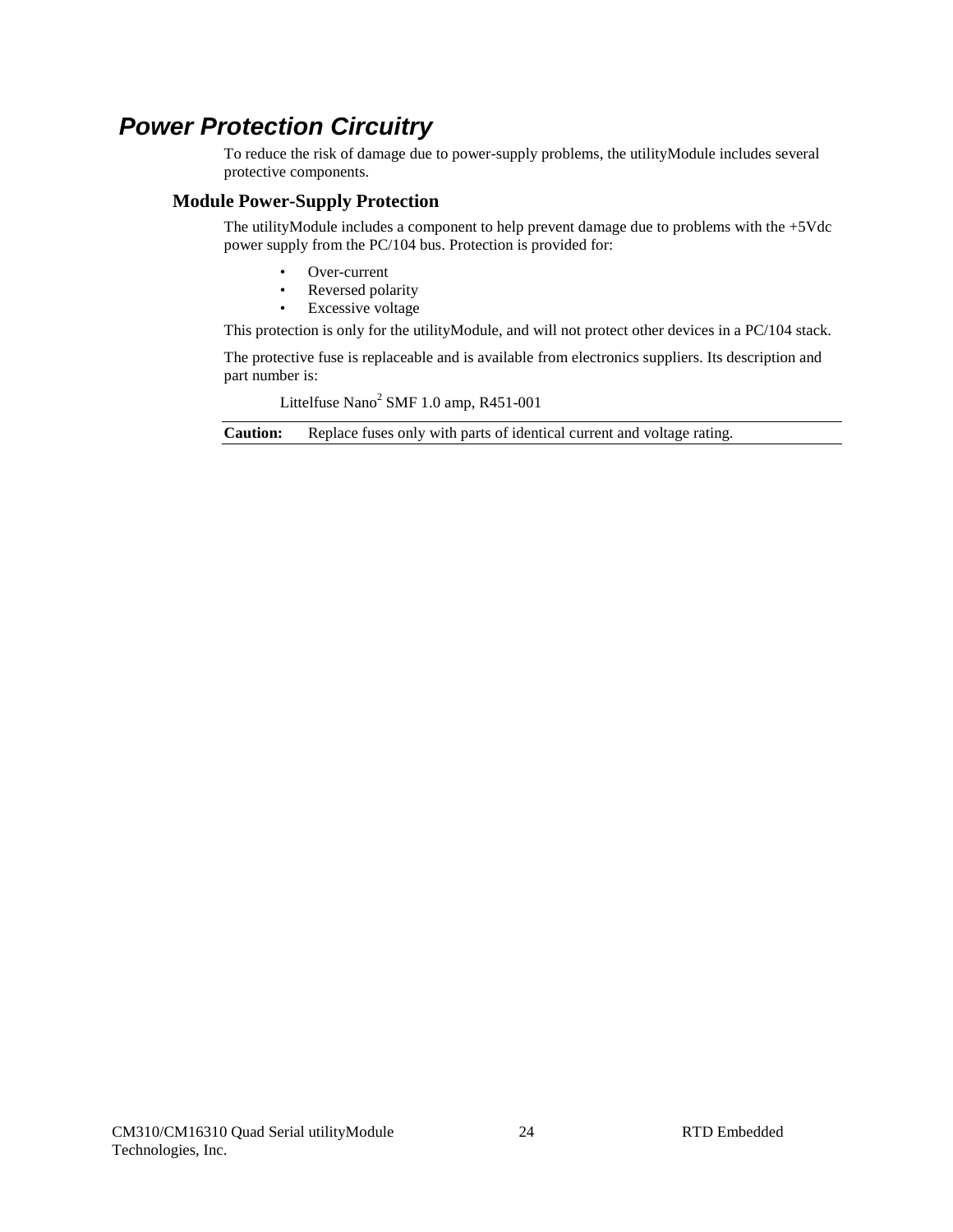# **Chapter 4 RETURN POLICY AND WARRANTY**

# **Return Policy**

If you wish to return a product to the factory for service, please follow this procedure:

Read the Limited Warranty to familiarize yourself with our warranty policy.

Contact the factory for a Return Merchandise Authorization (RMA) number.

Please have the following available:

- Complete board name
- Board serial number
- A detailed description of the board's behavior

**List the name of a contact person**, familiar with technical details of the problem or situation, **along with their phone and fax numbers, address, and e-mail address** (if available).

#### **List your shipping address!!**

Indicate the shipping method you would like used to return the product to you. *We will not ship by next-day service without your pre-approval.*

*Carefully package the product, using proper anti-static packaging.*

*Write the RMA number in large (1") letters on the outside of the package.*

*Return the package to:* 

 *RTD Embedded Technologies, Inc. 103 Innovation Blvd. State College PA 16803-0906 USA*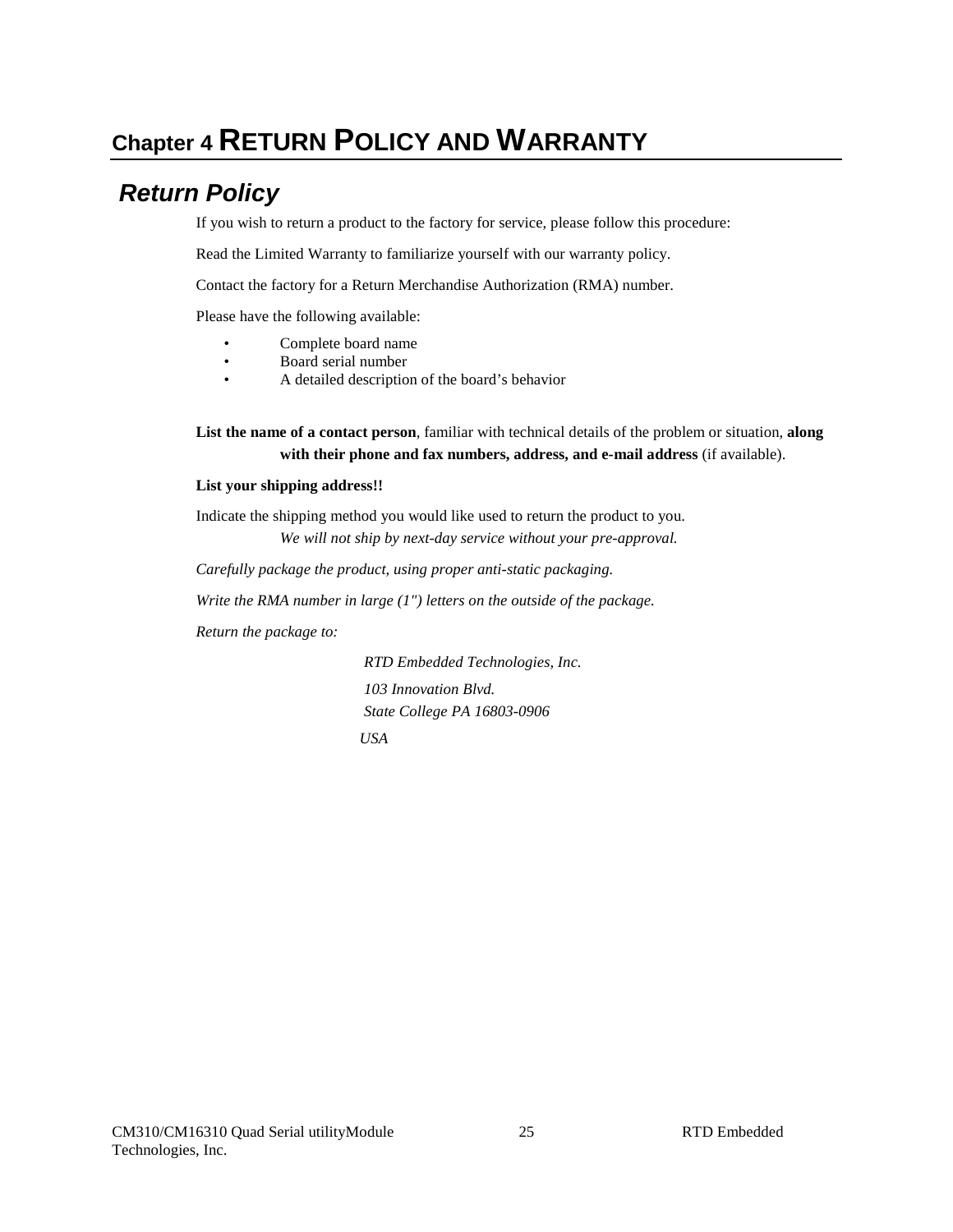# **Limited Warranty**

RTD Embedded Technologies, Inc. warrants the hardware and software products it manufactures and produces to be free from defects in materials and workmanship for one year following the date of shipment from RTD Embedded Technologies, INC. This warranty is limited to the original purchaser of product and is not transferable.

During the one year warranty period, RTD Embedded Technologies will repair or replace, at its option, any defective products or parts at no additional charge, provided that the product is returned, shipping prepaid, to RTD Embedded Technologies. All replaced parts and products become the property of RTD Embedded Technologies. Before returning any product for repair, customers are required to contact the factory for an RMA number.

THIS LIMITED WARRANTY DOES NOT EXTEND TO ANY PRODUCTS WHICH HAVE BEEN DAMAGED AS A RESULT OF ACCIDENT, MISUSE, ABUSE (such as: use of incorrect input voltages, improper or insufficient ventilation, failure to follow the operating instructions that are provided by RTD Embedded Technologies, "acts of God" or other contingencies beyond the control of RTD Embedded Technologies), OR AS A RESULT OF SERVICE OR MODIFICATION BY ANYONE OTHER THAN RTD Embedded Technologies. EXCEPT AS EXPRESSLY SET FORTH ABOVE, NO OTHER WARRANTIES ARE EXPRESSED OR IMPLIED, INCLUDING, BUT NOT LIMITED TO, ANY IMPLIED WARRANTIES OF MERCHANTABILITY AND FITNESS FOR A PARTICULAR PURPOSE, AND RTD Embedded Technologies EXPRESSLY DISCLAIMS ALL WARRANTIES NOT STATED HEREIN. ALL IMPLIED WARRANTIES, INCLUDING IMPLIED WARRANTIES FOR MECHANTABILITY AND FITNESS FOR A PARTICULAR PURPOSE, ARE LIMITED TO THE DURATION OF THIS WARRANTY. IN THE EVENT THE PRODUCT IS NOT FREE FROM DEFECTS AS WARRANTED ABOVE, THE PURCHASER'S SOLE REMEDY SHALL BE REPAIR OR REPLACEMENT AS PROVIDED ABOVE. UNDER NO CIRCUMSTANCES WILL RTD Embedded Technologies BE LIABLE TO THE PURCHASER OR ANY USER FOR ANY DAMAGES, INCLUDING ANY INCIDENTAL OR CONSEQUENTIAL DAMAGES, EXPENSES, LOST PROFITS, LOST SAVINGS, OR OTHER DAMAGES ARISING OUT OF THE USE OR INABILITY TO USE THE PRODUCT.

SOME STATES DO NOT ALLOW THE EXCLUSION OR LIMITATION OF INCIDENTAL OR CONSEQUENTIAL DAMAGES FOR CONSUMER PRODUCTS, AND SOME STATES DO NOT ALLOW LIMITATIONS ON HOW LONG AN IMPLIED WARRANTY LASTS, SO THE ABOVE LIMITATIONS OR EXCLUSIONS MAY NOT APPLY TO YOU.

THIS WARRANTY GIVES YOU SPECIFIC LEGAL RIGHTS, AND YOU MAY ALSO HAVE OTHER RIGHTS WHICH VARY FROM STATE TO STATE.